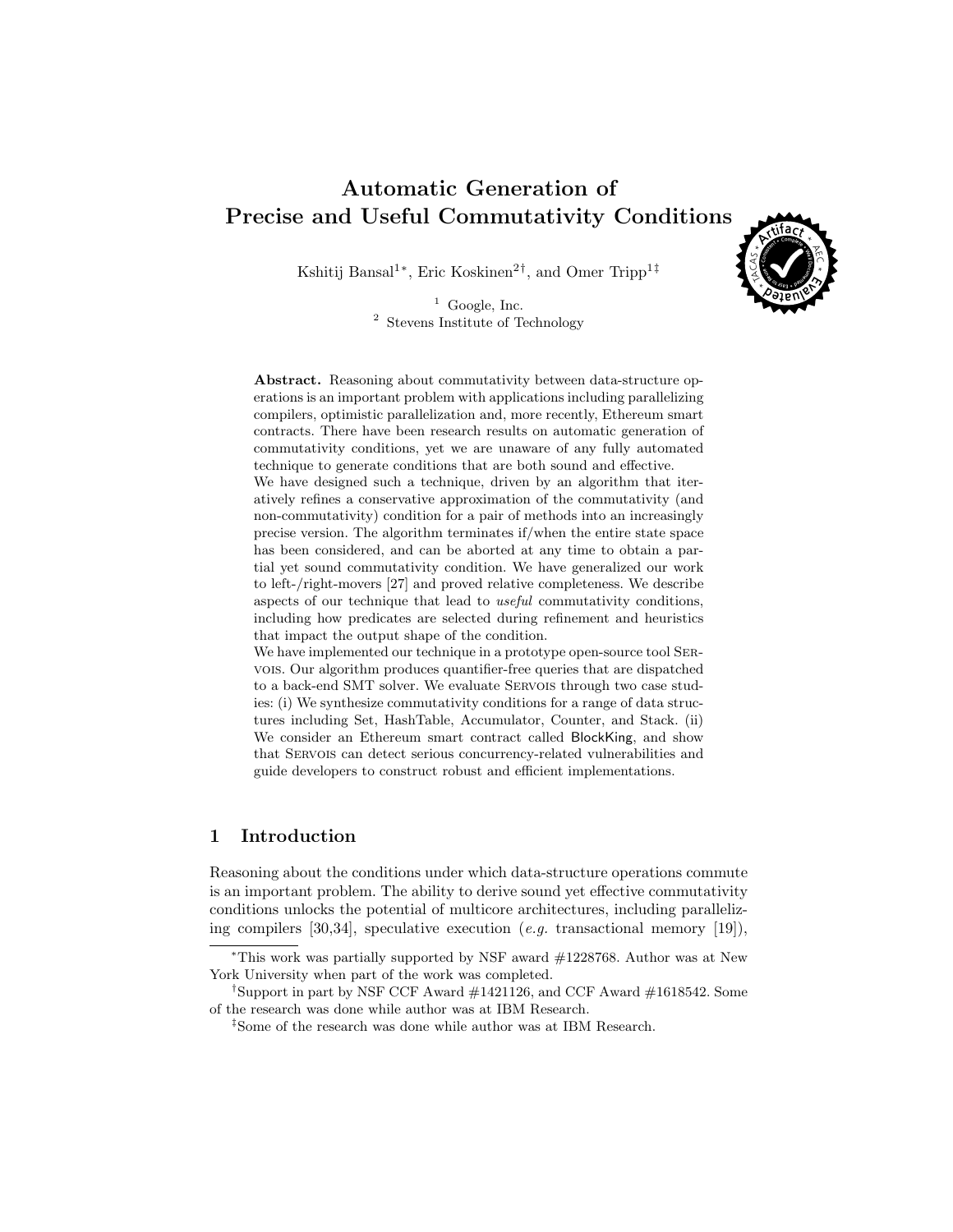peephole partial-order reduction [37], futures, etc. Another important application domain that has emerged recently is Ethereum [1] smart contracts: efficient execution of such contracts hinges on exploiting their commutativity [14] and block-wise concurrency can lead to vulnerabilities [31]. Intuitively, commutativity is an important property because linearizable data-structure operations that commute can be executed concurrently: their effects do not interfere with each other in an observable way. When using a linearizable HashTable, for example, knowledge that  $put(x, 'a')$  commutes with  $get(y)$  provided that  $x \neq y$  enables significant parallelization opportunities. Indeed, it's important for the commutativity condition to be sufficiently granular so that parallelism can be exploited effectively [12]. At the same time, to make safe use of a commutativity condition, it must be sound [24,23]. Achieving both of these goals using manual reasoning is burdensome and error prone.

In light of that, researchers have investigated ways of verifying user-provided commutativity conditions [22] as well as synthesizing such conditions automatically, e.g. based on random interpretation [6], profiling [33] or sampling [18]. None of these approaches, however, meet the goal of computing a commutativity condition that is both sound and granular in a fully automated manner.

In this paper, we present a refinement-based technique for synthesizing commutativity conditions. Our technique builds on well-known descriptions and representations of abstract data types (ADTs) in terms of logical  $(Pre_m, Post_m)$ specifications  $[20,16,17,10,28,26]$  for each method m. Our algorithm iteratively relaxes under-approximations of the commutativity and non-commutativity conditions of methods m and n, starting from false, into increasingly precise versions. At each step, we conjunctively subdivide the symbolic state space into regions, searching for areas where  $m$  and  $n$  commute and where they don't. Counterexamples to both the positive side and the negative side are used in the next symbolic subdivision. Throughout this recursive process, we accumulate the commutativity condition as a growing disjunction of these regions. The output of our procedure is a logical formula  $\varphi_m^n$  which specifies when method m commutes with method  $n$ . We have proven that the algorithm is sound, and can also be aborted at any time to obtain a partial, yet useful [33,19], commutativity condition. We show that, under certain conditions, termination is guaranteed (relative completeness).

We address several challenges that arise in using an iterative refinement approach to generating precise and useful commutativity conditions. First, we show how to pose the commutativity question in a way that does not introduce additional quantifiers. We also show how to generate the predicate vocabulary for expressing the condition  $\varphi_m^n$ , as well as how to choose the predicates throughout the refinement loop. A further question that we address is how predicate selection impacts the conciseness and readability of the generated commutativity conditions. Finally, we have generalized our algorithm to left-/right-movers [27], a more precise version of commutativity.

We have implemented our approach as the SERVOIS tool, whose code and documentation are available online [2]. Servois is built on top of the CVC4 SMT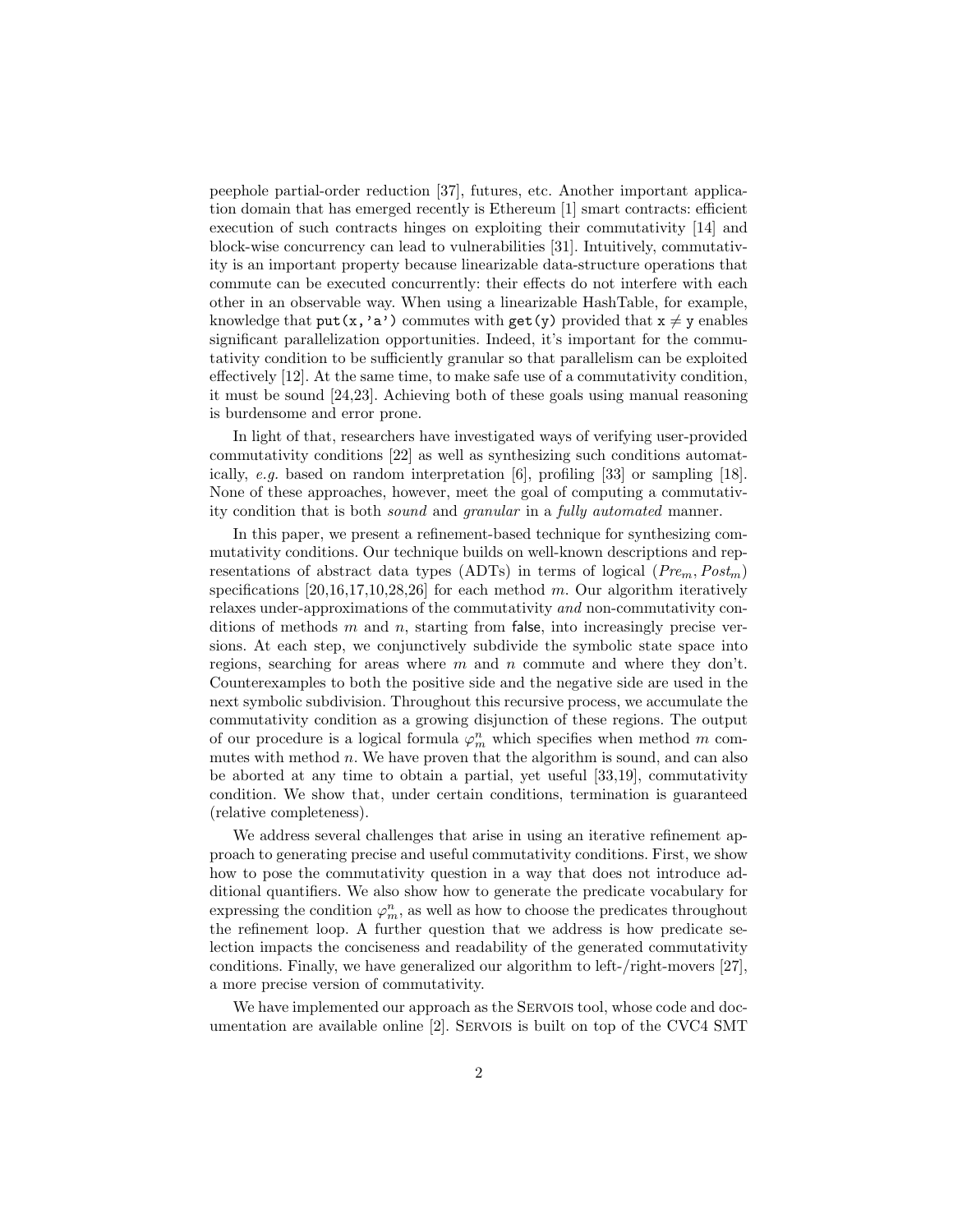solver [11]. We evaluate Servois through two case studies. First, we generate commutativity conditions for a collection of popular data structures, including Set, HashTable, Accumulator, Counter, and Stack. The conditions typically combine multiple theories, such as sets, integers, arrays, etc. We show the conditions to be comparable in granularity to manually specified conditions [22]. Second, we consider BlockKing [31], an Ethereum smart contract, with its known vulnerability. We demonstrate how a developer can be guided by Servois to create a more robust implementation.

Contributions. In summary, this paper makes the following contributions:

- The first sound and precise technique to automatically generate commutativity conditions (Sec. 5).
- Proof of soundness and relative completeness (Sec. 5).
- An implementation that takes an abstract code specification and automatically generates commutativity conditions using an SMT solver (Sec. 6).
- A novel technique for selecting refinement predicates that improves scalability and the simplicity of the generated formulae (Sec. 6).
- Demonstrated efficacy for several key data structures as well as the BlockKing Ethereum smart contract [31] (Sec. 7).

An extended version of this paper can be found in [8].

Related work. The closest to our contribution in this paper is a recent technique by Gehr *et al.* [18] for learning, or inference, of commutativity conditions based on black-box sampling. They draw concrete arguments, extract relevant predicates from the sampled set of examples, and then search for a formula over the predicates. There are no soundness or completeness guarantees.

Both Aleen and Clark [6] and Tripp et al. [33] identify sequences of actions that commute (via random interpretation and dynamic analysis, respectively). However, neither technique yields an explicit commutativity condition. Kulkarni et al. [25] point out that varying degrees of commutativity specification precision are useful. Kim and Rinard [22] use Jahob to verify manually specified commutativity conditions of several different linked data structures. Commutativity specifications are also found in dynamic analysis techniques [15]. More distantly related is work on synthesis of programs [32] and of synchronization [36,35].

### 2 Example

Specifying commutativity conditions is generally nontrivial, more importantly it is easy to miss subtle corner cases. Additionally, it has to be done pairwise for all methods. For ease of illustration, we will focus on the relatively simple Set ADT, whose state consists of a single set S that stores an unordered collection of unique elements. Let us consider one pair of operations: (i) contains  $(x)$ /bool, a side-effect-free check whether the element x is in S; and (ii) add(y)/bool adds y to  $S$  if it is not already there and returns true, or otherwise returns false. add and contains clearly commute if they refer to different elements in the set. There is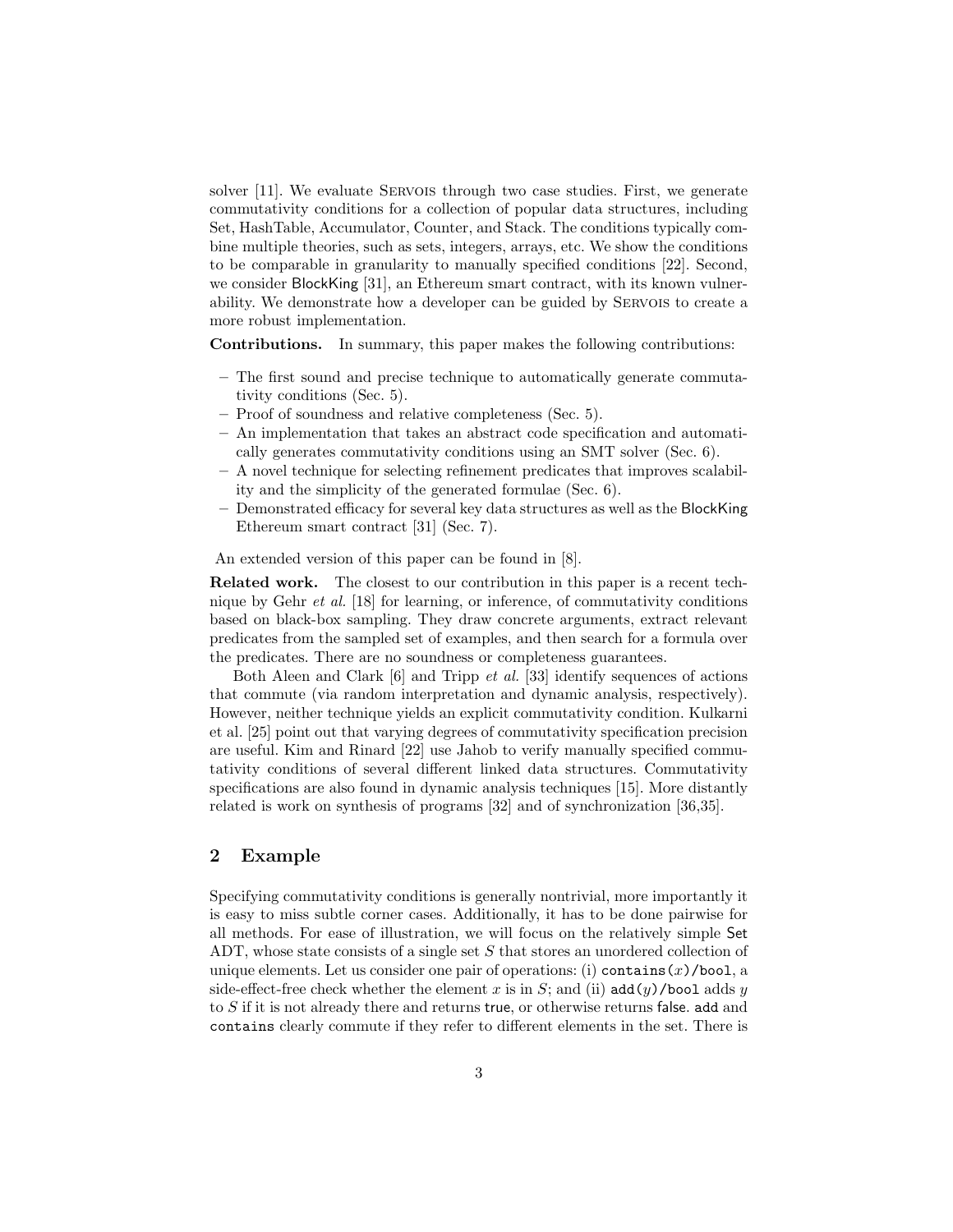another case that is less obvious: add and contains commute if they refer to the same element e, as long as in the pre-state  $e \in S$ . In this case, under both orders of execution, add and contains leave the set unmodified and return false and true, respectively. The algorithm we describe in this paper completes within a few seconds, producing a precise logical formula  $\varphi$  that captures this commutativity condition, *i.e.* the disjunction of the two cases above:  $\varphi \equiv x \neq y \lor (x = y \land x \in S)$ . The algorithm also generates the conditions under which the methods do not commute:  $\tilde{\varphi} \equiv x = y \wedge x \notin S$ . These are precise, since  $\varphi$  is the negation of  $\tilde{\varphi}$ .

A more complicated commutativity condition is generated by our tool Servois in 1.4s for Ethereum smart contract BlockKing. Method enter(val<sub>1</sub>,sendr<sub>1</sub>,bk<sub>1</sub>...) (Fig. 3, Sec. 7) does not commute with itself enter(val<sub>2</sub>, sendr<sub>2</sub>, bk<sub>2</sub>...) *iff*:

$$
\bigvee \left\{\begin{aligned} \mathsf{val}_1 &\ge 50 \wedge \mathsf{val}_2 \ge 50 \wedge \mathsf{sendr}_1 \ne \mathsf{sendr}_2 \\ \mathsf{val}_1 &\ge 50 \wedge \mathsf{val}_2 \ge 50 \wedge \mathsf{sendr}_1 = \mathsf{sendr}_2 \wedge \mathsf{val}_1 \ne \mathsf{val}_2 \\ \mathsf{val}_1 &\ge 50 \wedge \mathsf{val}_2 \ge 50 \wedge \mathsf{sendr}_1 = \mathsf{sendr}_2 \wedge \mathsf{val}_1 = \mathsf{val}_2 \wedge \mathsf{bk}_1 \ne \mathsf{bk}_2 \end{aligned} \right.
$$

This disjunction enumerates the non-commutativity cases and, as discussed in Sec. 7, directly identifies a vulnerability.

Capturing precise conditions such as these by hand, and doing so for many pairs of operations, is tedious and error prone. This paper instead presents a way to automate this. Our algorithm recursively subdivides the state space via predicates until, at the base case, regions are found that are either entirely commutative or else entirely non-commutative. Returning to our Set example, the conditions we incrementally generate are denoted  $\varphi$  and  $\tilde{\varphi}$ , respectively. The following diagram illustrates how our algorithm proceeds to generate the commutativity conditions for add and contains (abbreviated as  $m$  and  $n$ ).



In this diagram, each subsequent panel depicts a partitioning of the state space into regions of commutativity ( $\varphi$ ) or non-commutativity ( $\tilde{\varphi}$ ). The counterexamples  $\chi_c, \chi_{nc}$  give values for the arguments x, y and the current state S.

We denote by  $H$  the logical formula that describes the current state space at a given recursive call. We begin with  $H_0 = \text{true}$ ,  $\varphi = \text{false}$ , and  $\tilde{\varphi} = \text{false}$ . There are three cases for a given  $H: (i)$  H describes a precondition for m and n in which they *always* commute; (*ii*) H describes a precondition for m and n in which they never commute; or  $(iii)$  neither of the above. The latter case drives the algorithm to subdivide the region by choosing a new predicate.

We now detail the run of this refinement loop on our earlier Set example. We elaborate on the other challenges that arise in later sections. At each step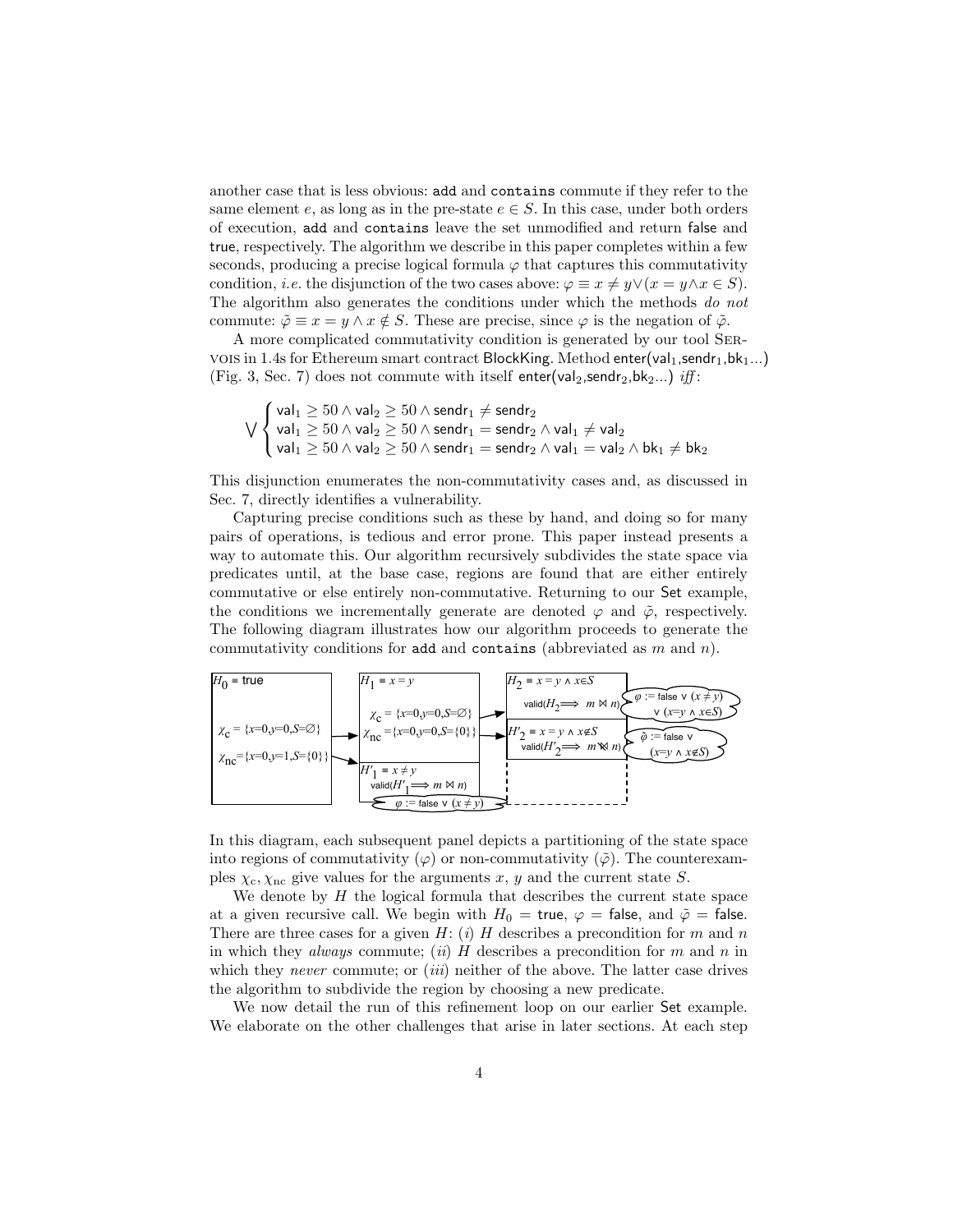of the algorithm, we determine which case we are in via carefully designed validity queries to an SMT solver (Sec. 4). For  $H_0$ , it returns the commutativity counterexample:  $\chi_c = \{x = 0, y = 0, S = \emptyset\}$  as well as the non-commutativity counterexample  $\chi_{\text{nc}} = \{x = 0, y = 1, S = \{0\}\}\.$  Since, therefore,  $H_0 = \text{true}$ is neither a commutativity nor a non-commutativity condition, we must refine  $H_0$  into regions (or stronger conditions). In particular, we would like to perform a useful subdivision: Divide  $H_0$  into an  $H_1$  that allows  $\chi_c$  but disallows  $\chi_{nc}$ , and an  $H_1'$  that allows  $\chi_{\text{nc}}$  but not  $\chi_{\text{c}}$ . So we must choose a predicate p (from a suitable set of predicates P, discussed later), such that  $H_0 \wedge p \Rightarrow \chi_c$  while  $H_0 \wedge \neg p \Rightarrow \chi_{\text{nc}}$  (or vice versa). The predicate  $x = y$  satisfies this property. The algorithm then makes the next two recursive calls, adding  $p$  as a conjunct to  $H$ , as shown in the second column of the diagram above: one with  $H_1 \equiv \text{true} \land x = y$ and one with  $H'_1 \equiv \text{true} \land x \neq y$ . Taking the  $H'_1$  case, our algorithm makes another SMT query and finds that  $x \neq y$  implies that add always commutes with contains. At this point, it can update the commutativity condition  $\varphi$ , letting  $\varphi := \varphi \vee H_1'$ , adding this  $H_1'$  region to the growing disjunction. On the other hand,  $H_1$  is neither a sufficient commutativity nor a sufficient non-commutativity condition, and so our algorithm, again, produces the respective counterexamples:  $\chi_c = \{x = 0, y = 0, S = \emptyset\}$  and  $\chi_{nc} = \{x = 0, y = 0, S = \{0\}\}.$  In this case, our algorithm selects the predicate  $x \in S$ , and makes two further recursive calls: one with  $H_2 \equiv x = y \land x \in S$  and another with  $H'_2 \equiv x = y \land x \notin S$ . In this case, it finds that  $H_2$  is a sufficiently strong precondition for commutativity, while  $H_2'$  is a strong enough precondition for non-commutativity. Consequently,  $H_2$  is added as a new conjunct to  $\varphi$ , yielding  $\varphi \equiv x \neq y \lor (x = y \land x \in S)$ . Similarly,  $\tilde{\varphi}$  is updated to be:  $\tilde{\varphi} \equiv (x = y \land x \notin S)$ . No further recursive calls are made so the algorithm terminates and we have obtained a precise (complete) commutativity/non-commutativity specification:  $\varphi \vee \tilde{\varphi}$  is valid (Lem. 2).

**Challenges & outline.** While the algorithm outlined so far is a relatively standard refinement, the above generated conditions were not immediate. We now discuss challenges involved in generating sound and useful conditions.

(Sec. 4) A first question is how to pose the underlying commutativity queries for each subsequent  $H$  in a way that avoids the introduction of additional quantifiers, so that we can remain in fragments for which the solver has complete decision procedures. Thus, if the data structure can be encoded using theories that are decidable, then the queries we pose to the SMT solver are guaranteed to be decidable as well.  $Pre_m/Post_m$  specifications that are partial would introduce quantifier alternation, but we show how this can be avoided by, instead, transforming them into total specifications.

(Sec. 5) We have proved that our algorithm is sound even if aborted or the ADT description involves undecidable theories. We further show that termination implies completeness, and specify broad conditions that imply termination.

(Sec. 6) Another challenge is to prioritize predicates during the refinement loop. This choice impacts not only the algorithm's performance, but also the quality/conciseness of the resulting conditions. Our choice of next predicate  $p$ is governed by two requirements. First, for progress,  $p/\neg p$  must eliminate the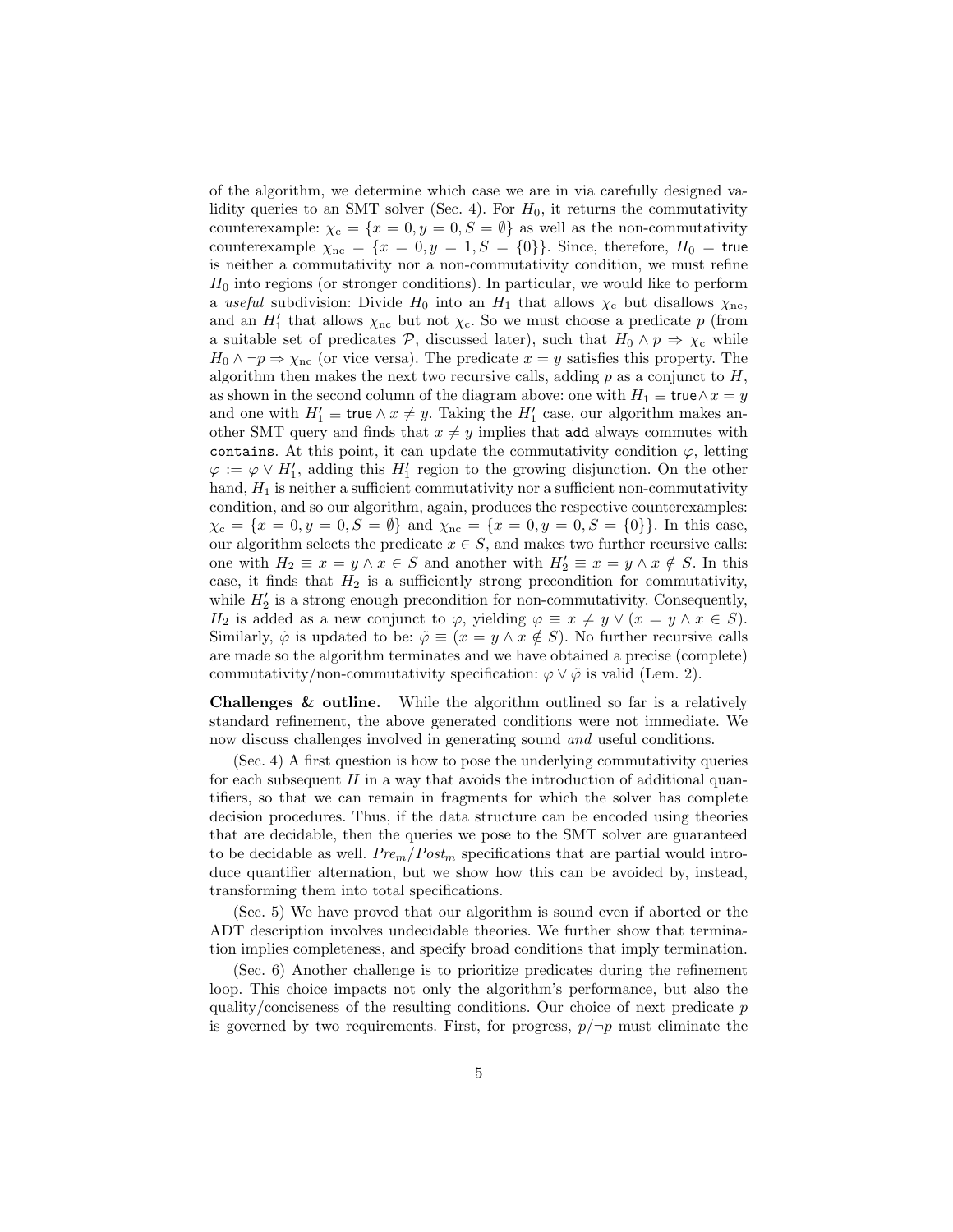counterexamples to commutativity/non-commutativity due to the last iteration. This may still leave multiple choices, and we propose two heuristics – called simple and poke—with different trade-offs to break ties.

(Sec. 7) We conclude with an evaluation on a range of popular data structures and a case study on boosting the security of an Ethereum smart contract.

#### 3 Preliminaries

**States, actions, methods.** We will work with a state space  $\Sigma$ , with decidable equality and a set of *actions A*. For each  $\alpha \in A$ , we have a transition function  $(\alpha) : \Sigma \to \Sigma$ . We denote a single transition as  $\sigma \stackrel{\alpha}{\to} \sigma'$ . We assume that each such action arc completes in finite time. Let  $\mathfrak{T} \equiv (\Sigma, A, (\bullet, \bullet))$ . We say that two *actions*  $\alpha_1$  and  $\alpha_2$  *commute* [15], denoted  $\alpha_1 \bowtie \alpha_2$ , provided that  $(\alpha_1) \circ (\alpha_2) = (\alpha_2) \circ (\alpha_1)$ . Note that  $\bowtie$  is with respect to  $\mathfrak{T} = (\Sigma, A, (\bullet))$ . Our formalism, implementation, and evaluation all extend to a more fine-grained notion of commutativity: an asymmetric version called left-movers and rightmovers [27], where a method commutes in one direction and not the other. Details can be found in [8]. Also, in our evaluation (Sec. 7) we show left-/rightmover conditions that were generated by our implementation.

An action  $\alpha \in A$  is of the form  $m(\bar{x})/\bar{r}$ , where m,  $\bar{x}$  and  $\bar{r}$  are called a method, arguments and return values respectively. As a convention, for actions corresponding to a method n, we use  $\bar{y}$  for arguments and  $\bar{s}$  for return values. The set of methods will be finite, inducing a finite partitioning of A. We refer to an action, say  $m(\bar{a})/\bar{v}$ , as corresponding to method m (where  $\bar{a}$  and  $\bar{v}$  are vectors of values). The set of actions corresponding to a method m, denoted  $A_m$ , might be infinite as arguments and return values may be from an infinite domain.

**Definition 1.** Methods m and n commute, denoted m  $\bowtie$  n provided that  $\forall \bar{x} \bar{y} \bar{r} \bar{s}.$   $m(\bar{x})/\bar{r} \bowtie n(\bar{y})/\bar{s}.$ 

The quantification  $\forall \bar{x}\bar{r}$  above means  $\forall m(\bar{x})/\bar{r} \in A_m$ , i.e., all vectors of arguments and return values that constitute an action in  $A_m$ .

Abstract specifications. We symbolically describe the actions of a method m as pre-condition  $Pre_m$  and post-condition  $Post_m$ . Pre-conditions are logical formulae over method arguments and the initial state:  $[Pre_m] : \bar{x} \to \Sigma \to \mathbb{B}$ . Post-conditions are over method arguments, and return values, initial state and final state:  $[Post_m] : \bar{x} \to \bar{r} \to \Sigma \to \Sigma \to \mathbb{B}$ . Given  $(Pre_m, Post_m)$  for every method m, we define a transition system  $\mathfrak{T} = (\Sigma, A, (\bullet))$  such that  $\sigma \xrightarrow{m(\bar{a})/\bar{v}} \sigma'$ iff  $[Pre_m] \bar{a} \sigma$  and  $[Post_m] \bar{a} \bar{v} \sigma \sigma'$ .

Since our approach works on deterministic transition systems, we have implemented an SMT-based check (Sec. 7) that ensures the input transition system is deterministic. Deterministic specifications were sufficient in our examples. This is unsurprising given the inherent difficulty of creating efficient concurrent implementations of nondeterministic operations, whose effects are hard to characterize. Reducing nondeterministic data-structure methods to deterministic ones through symbolic partial determinization [5,13] is left as future work.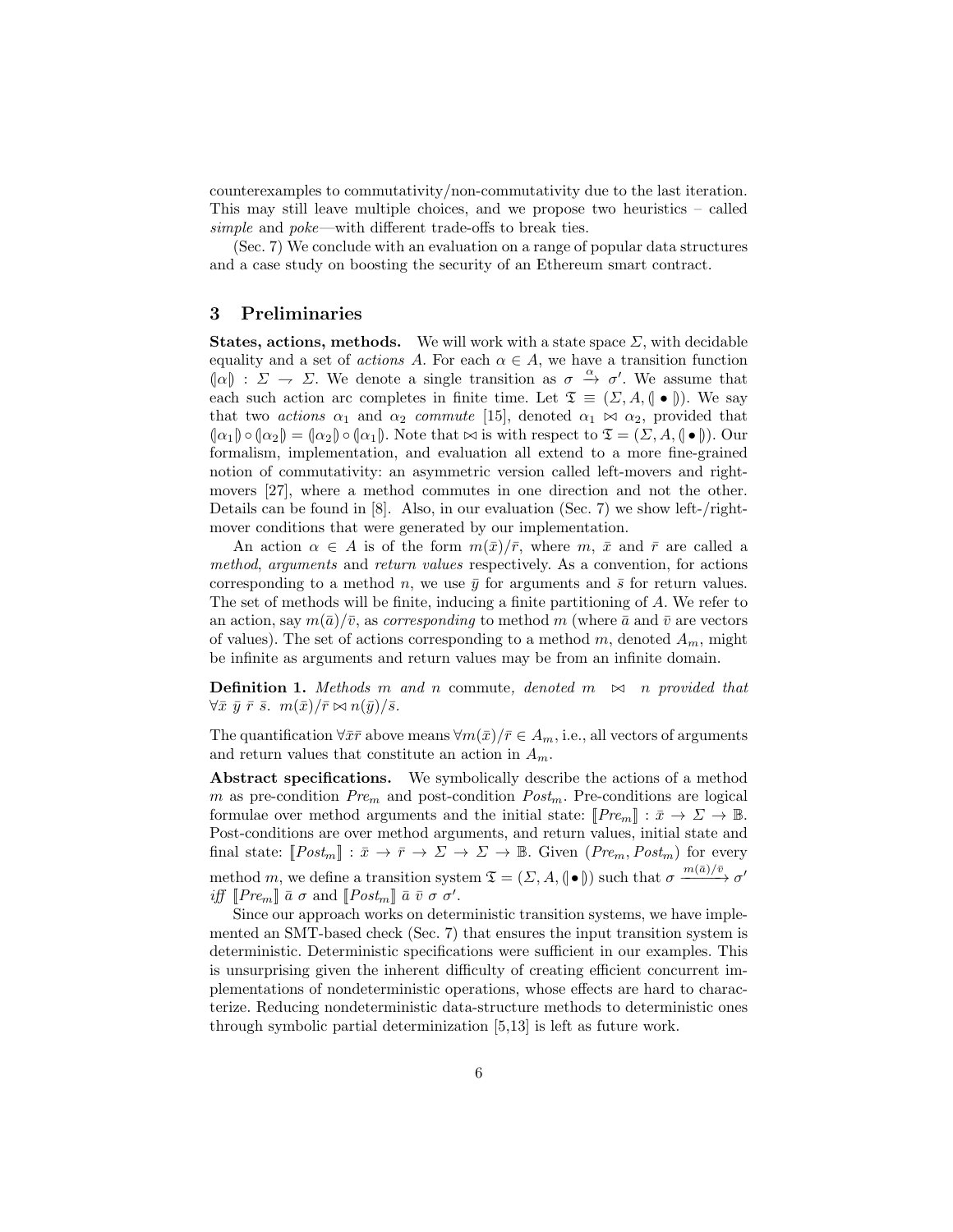Logical commutativity formulae. We will generate a commutativity condition for methods  $m$  and  $n$  as logical formulae over initial states and the arguments/return values of the methods. We denote a logical commutativity formula as  $\varphi$  and assume a decidable interpretation of formulae:  $[\varphi] : (\sigma, \bar{x}, \bar{y}, \bar{r}, \bar{s}) \to \mathbb{B}$ . (We tuple the arguments for brevity.) The first argument is the initial state. Commutativity post- and mid-conditions can also be written [22] but here, for simplicity, we focus on commutativity pre-conditions. We may write  $\llbracket \varphi \rrbracket$  as  $\varphi$ when it is clear from context that  $\varphi$  is meant to be interpreted.

We say that  $\varphi_m^n$  is a *sound commutativity condition*, and  $\hat{\varphi}_m^n$  a sound noncommutativity condition resp., for  $m$  and  $n$  provided that

> $\forall \sigma \bar{x} \bar{y} \bar{r} \bar{s}$ .  $[\![\varphi_m^n]\!] \sigma \bar{x} \bar{y} \bar{r} \bar{s} \Rightarrow m(\bar{x})/\bar{r} \bowtie n(\bar{y})/\bar{s}$ , and  $\forall \sigma \bar{x} \bar{y} \bar{r} \bar{s}$ .  $[\hat{\varphi}_m^n] \sigma \bar{x} \bar{y} \bar{r} \bar{s} \Rightarrow \neg(m(\bar{x})/\bar{r} \bowtie n(\bar{y})/\bar{s})$ , resp.

#### 4 Commutativity without quantifier alternation

Def. 1 requires showing equivalence between different compositions of potentially partial functions. That is,  $(|\alpha_1|) \circ (|\alpha_2|) = ||\alpha_2| \circ (|\alpha_1|)$  if and only if:

 $\forall \sigma_0 \; \sigma_1 \; \sigma_{12}. \; \langle \alpha_1 | \rangle \sigma_0 = \sigma_1 \wedge \langle \alpha_2 | \rangle \sigma_1 = \sigma_{12} \;\; \Rightarrow \;\; \exists \sigma_3. \; \langle \alpha_2 | \rangle \sigma_0 = \sigma_3 \wedge \langle \alpha_1 | \rangle \sigma_3 = \sigma_{12}$ (and a symmetric case for the other direction)

Even when the transition relation can be expressed in a decidable theory, because of ∀∃ quantifier alternation in the above encoding (which is undecidable in general), any procedure requiring such a check would be incomplete. SMT solvers are particularly poor at handling such constraints.

We observe that when the transition system is specified as  $Pre_m$  and  $Post_m$ conditions, and the  $Post_m$  condition is *consistent* with  $Pre_m$ , then it is possible to avoid quantifier alternation. By consistent we mean that whenever  $Pre<sub>m</sub>$ holds, there is always some state and return value for which  $Post_m$  holds (*i.e.* for which the procedure does not abort).

 $\forall \bar{a} \; \sigma. \quad Pre_m(\bar{a}, \sigma) = \text{true} \; \Rightarrow \; \exists \sigma' \; \bar{r}. \; Post_m(\bar{a}, \bar{r}, \sigma, \sigma').$ 

That is, the procedure terminates for every  $Pre_m$ , which holds in particular for all of the specifications in the examples we considered (see Sec. 7). This allows us to perform a simple transformation on transition systems to a lifted domain, and enforce a definition of commutativity in the lifted domain  $m \approx n$  that is equivalent to Def. 1. This new definition (inspired by "type lifting") requires only universal quantification, and as such, is better suited to SMT-backed algorithms (Sec. 5).

**Definition 2** (Lifted transition function). For  $\mathfrak{T} = (\Sigma, A, (\bullet, \bullet))$ , we lift  $\mathfrak{T}$ to  $\hat{\mathfrak{T}} = (\hat{\Sigma}, A, (\mathbb{I} \bullet \mathbb{I}))$  where  $\hat{\Sigma} = \Sigma \cup \{err\}$ , err  $\notin \Sigma$ , and  $(\mathbb{I} \alpha \mathbb{I}) : \hat{\Sigma} \to \hat{\Sigma}$ , as:

$$
\langle \! \langle \alpha \rangle \! \rangle \hat{\sigma} \equiv \begin{cases} err & \text{if } \hat{\sigma} = err \\ \langle \alpha \rangle \hat{\sigma} & \text{if } \hat{\sigma} \in \text{dom}(\langle \alpha \rangle) \\ err & \text{otherwise} \end{cases}
$$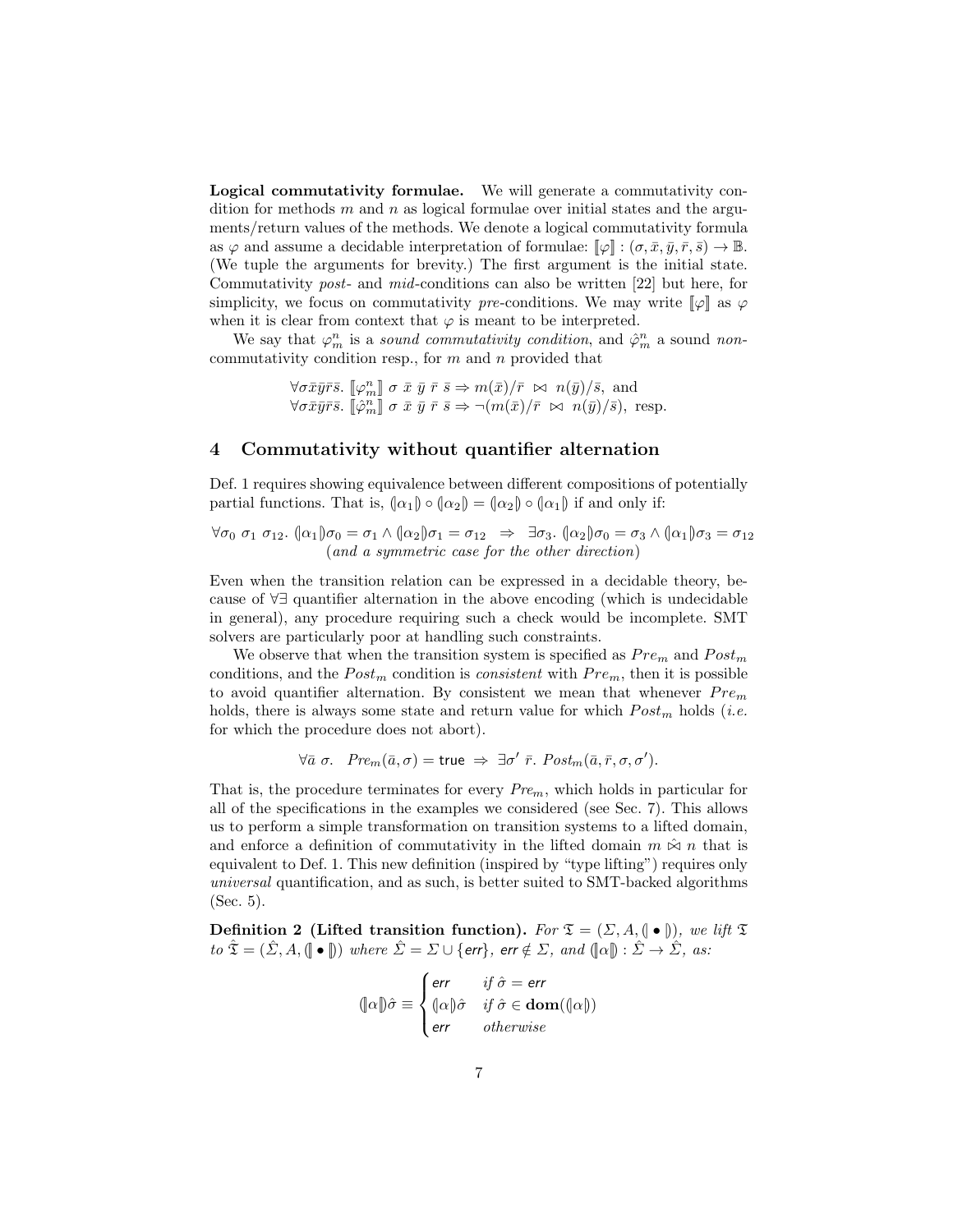Intuitively,  $\llbracket \alpha \rrbracket$  wraps  $\llbracket \alpha \rrbracket$  so that err loops back to err, and the (potentially partial)  $(\alpha)$  is made to be total by mapping elements to err when they are undefined in  $(\alpha)$ . It is not necessary to lift the actions (or, indeed, the methods), but only the states and transition function. Once lifted, for a given state  $\hat{\sigma}_0$ , the question of some successor state becomes equivalent to all successor states because there is exactly one successor state.

Abstraction. Pre-/post-conditions  $(Pre_m, Post_m)$  are suitable for specifications of potentially partial transition systems. One can translate these into a new pair  $(Pre_m, Post_m)$  that induces a corresponding lifted transition system that is total and remains deterministic. These lifted specifications have types over lifted state spaces:  $[Pre_m] : \bar{x} \to \Sigma \to \mathbb{B}$  and  $[Post_m] : \bar{x} \to \bar{r} \to \Sigma \to \Sigma \to \mathbb{B}$ . Our implementation performs this lifting via translation denoted LIFT from  $(Pre_m, Post_m)$  to:

$$
\widehat{Post}_m(\bar{x}, \hat{\sigma}) \equiv \text{ true}
$$
\n
$$
\widehat{Post}_m(\bar{x}, \bar{r}, \hat{\sigma}, \hat{\sigma}') \equiv \sqrt{\begin{cases}\n\hat{\sigma} = \text{err} \land \hat{\sigma}' = \text{err} \\
\hat{\sigma} \neq \text{err} \land Pre_m(\bar{x}, \hat{\sigma}) \land \hat{\sigma}' \neq \text{err} \land Post_m(\bar{x}, \bar{r}, \hat{\sigma}, \hat{\sigma}')\n\end{cases}}
$$
\n
$$
\widehat{\sigma} \neq \text{err} \land Pre_m(\bar{x}, \hat{\sigma}) \land \hat{\sigma}' = \text{err}
$$

(We abuse notation, giving  $\hat{\sigma}$  as an argument to  $Pre_m$ , etc.) It is easy to see that the lifted transition system induced by this translation  $(\Sigma, (\lVert \bullet \rVert))$  is of the form given in Def. 2. In [8], we show how our tool transforms a counter specification into an equivalent lifted version that is total.

We use the notation  $\hat{\bowtie}$  to mean  $\bowtie$  but over lifted transition system  $\mathfrak{T}$ . Since  $\hat{\bowtie}$  is over total, determinsitic transition functions,  $\alpha_1 \hat{\bowtie} \alpha_2$  is equivalent to:

$$
\forall \hat{\sigma}_0. \ \hat{\sigma}_0 \neq \text{err} \ \Rightarrow \ (\llbracket \alpha_2 \rrbracket \ \ (\llbracket \alpha_1 \rrbracket \ \ \hat{\sigma}_0 = (\llbracket \alpha_1 \rrbracket \ \ (\llbracket \alpha_2 \rrbracket \ \ \hat{\sigma}_0 \tag{1}
$$

The equivalence above is in terms of state equality. Importantly, this is a universally quantified formula that translates to a ground satisfiability check in an SMT solver (modulo the theories used to model the data structure). In our refinement algorithm (Sec. 5), we will use this format to check whether candidate logical formulae describe commutative subregions.

**Lemma 1.**  $m \bowtie n$  if and only if  $m \hat{\bowtie} n$ . (All proofs in [8].)

#### 5 Iterative refinement

We now present an iterative refinement strategy that, when given a lifted abstract transition system, generates the commutativity and the non-commutativity conditions. We then discuss soundness and relative completeness and, in Secs. 6 and 7, challenges in generating precise and useful commutativity conditions.

The refinement algorithm symbolically searches the state space for regions where the operations commute (or do not commute) in a conjunctive manner, adding on one predicate at a time. We add each subregion  $H$  (described conjunctively) in which commutativity always holds to a growing disjunctive description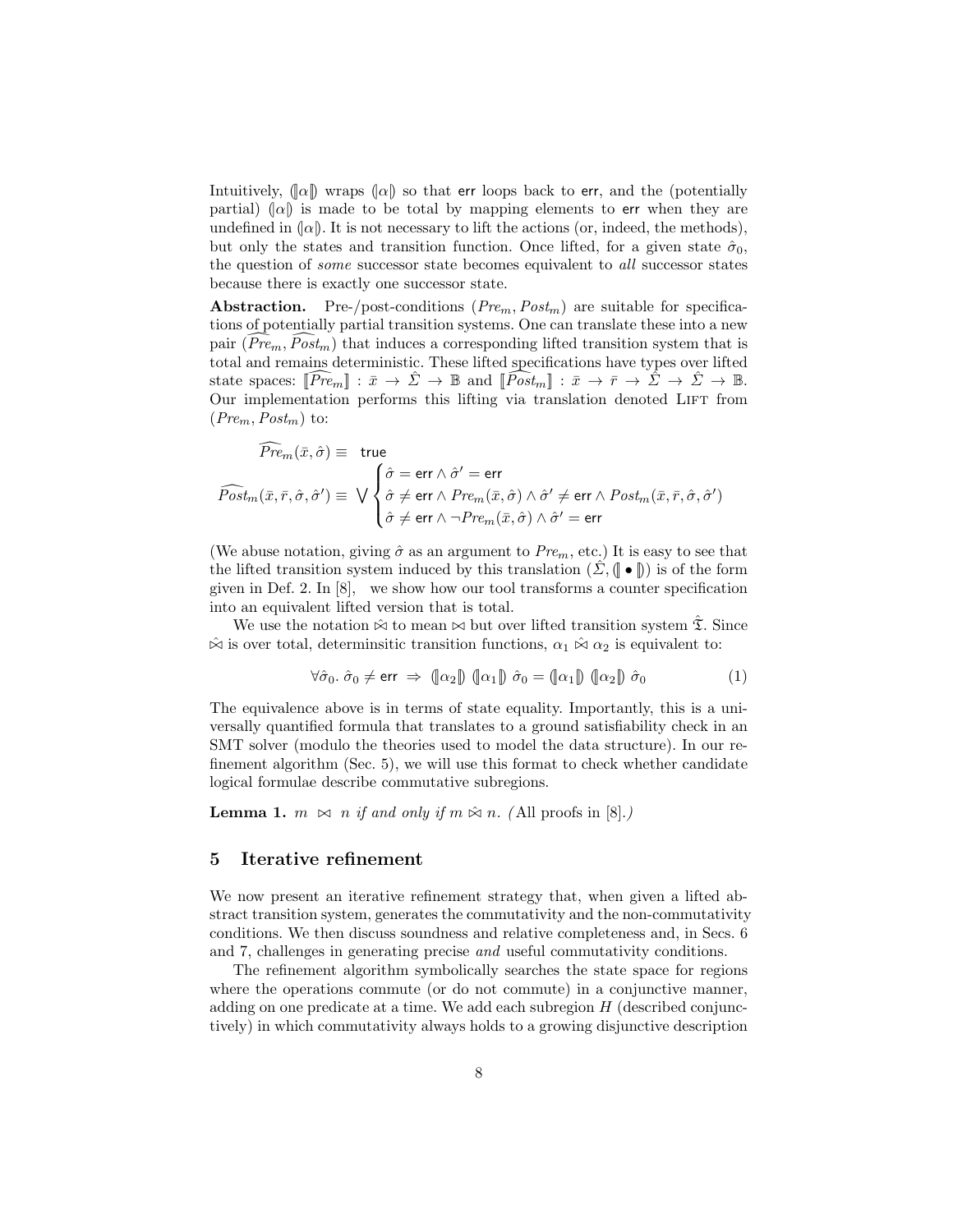of the commutativity condition  $\varphi$ , and each subregion H in which commutativity never holds to a growing disjunctive description of the non-commutativity condition  $\tilde{\varphi}$ .

The algorithm in Fig. 1 begins by setting  $\varphi = \mathsf{false}$  and  $\tilde{\varphi}$  = false. REFINE begins a symbolic binary search through the state space  $H$ , starting from the entire state:  $H =$ true. It also may use a collection of predicates  $\mathcal P$  (discussed later). At each iteration, Refine checks whether the current H represents a region of space for which  $m$  and  $n$  always commute:  $H \Rightarrow m \approx n$ (described below). If so,  $H$  can be disjunctively added to  $\varphi$ . It may, instead be the case that H represents a region of space for which  $m$  and  $n$  never commute:  $H \Rightarrow m \approx n$ . If so, H can be disjunctively added to  $\tilde{\varphi}$ . If neither of these cases hold,



**Fig. 1.** Algorithm for generating commutativity  $\varphi$ and non-commutativity  $\tilde{\varphi}$ .

we have two counterexamples.  $\chi_c$  is the counterexample to commutativity, returned if the validity check on Line 2 fails.  $\chi_{nc}$  is the counterexample to noncommutativity, returned if the validity check on Line 4 fails.

We now need to subdivide  $H$  into two regions. This is accomplished by selecting a new predicate  $p$  via the CHOOSE method. For now, let the method CHOOSE and the choice of predicate vocabulary  $P$  be parametric. REFINE is sound regardless of the behavior of Choose. Below we give the conditions on Choose that ensure relative completeness, and in Sec. 7 we discuss our particular strategy. Regardless of what  $p$  is returned by Choose, two recursive calls are made to REFINE, one with argument  $H \wedge p$ , and the other with argument  $H \wedge \neg p$ . The algorithm is exponential in the number of predicates. In Sec. 6 we discuss prioritizing predicates.

The refinement algorithm generates commutativity conditions in disjunctive normal form. Hence, any finite logical formula can be represented. This logical language is more expressive than previous commutativity logics that, because they were designed for run-time purposes, were restricted to conjunctions of inequalities [25] and boolean combinations of predicates over finite domains [15].

**Checking a candidate**  $H_m^n$ . Our algorithm involves checking whether  $(H_m^n \Rightarrow$  $m \approx n$  or  $(H_m^n \Rightarrow m \approx n)$ . As shown in Sec. 4, we can check whether  $H_m^n$ specifies conditions under which  $m \approx n$  via an SMT query that does not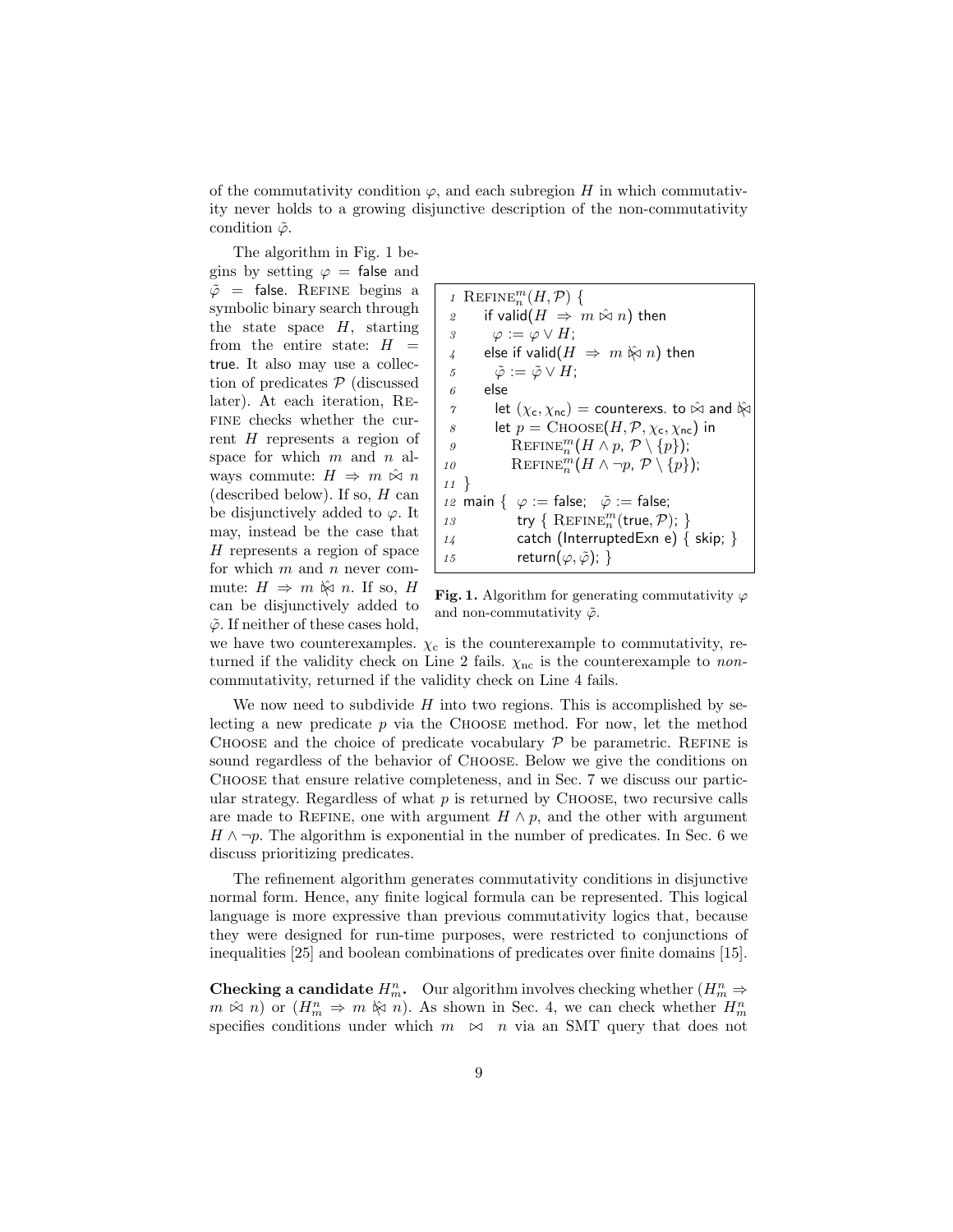introduce quantifier alternation. For brevity, we define:

$$
\mathsf{valid}(H^n_m \;\Rightarrow\; m\mathrel{\hat{\bowtie}} n) \;\equiv\; \mathsf{valid}\bigg(\frac{\forall \hat{\sigma}_0\; \bar{x}\; \bar{y}\; \bar{r}\; \bar{s}.\quad H^n_m(\hat{\sigma}_0, \bar{x}, \bar{y}, \bar{r}, \bar{s}) \;\Rightarrow\;}{m(\bar{x})/\bar{r}\;\; n(\bar{y})/\bar{s}\;\; \hat{\sigma}_0 = n(\bar{y})/\bar{s}\;\; m(\bar{x})/\bar{r}\;\; \hat{\sigma}_0\bigg)
$$

Above we assume as a black box an SMT solver providing valid. Here we have lifted the universal quantification within  $\hat{\infty}$  outside the implication.

We can similarly check whether  $H_m^n$  is a condition under which m and n do not commute. First, we define negative analogs of commutativity:

$$
\alpha_1 \stackrel{\sim}{\otimes} \alpha_2 \equiv \forall \hat{\sigma}_0. \ \hat{\sigma}_0 \neq \text{err} \ \Rightarrow \ (\llbracket \alpha_2 \rrbracket) \ (\llbracket \alpha_1 \rrbracket) \ \hat{\sigma}_0 \neq (\llbracket \alpha_1 \rrbracket) \ (\llbracket \alpha_2 \rrbracket) \ \hat{\sigma}_0 \nm \stackrel{\sim}{\otimes} n \ \equiv \forall \bar{x} \ \bar{y} \ \bar{r} \ \bar{s}.\ m(\bar{x}) / \bar{r} \stackrel{\sim}{\otimes} n(\bar{y}) / \bar{s}
$$

We thus define a check for when  $\varphi_m^n$  is a non-commutativity condition with:

$$
\mathsf{valid}(H^n_m \;\Rightarrow\; m\bigtriangledown n) \;\equiv\; \mathsf{valid}\bigg(\frac{\forall \hat{\sigma}_0\; \bar{x}\; \bar{y}\; \bar{r}\; \bar{s}.\; H^n_m(\hat{\sigma}_0, \bar{x}, \bar{y}, \bar{r}, \bar{s}) \;\Rightarrow\; \hat{\sigma}_0 \neq \mathsf{err}\;\Rightarrow}{m(\bar{x})/\bar{r}\; \; n(\bar{y})/\bar{s}\;\; \hat{\sigma}_0 \neq n(\bar{y})/\bar{s}\;\; m(\bar{x})/\bar{r}\;\; \hat{\sigma}_0}\bigg)
$$

**Theorem 1 (Soundness).** For each REFINE<sup>m</sup> iteration:  $\varphi \Rightarrow m \otimes n$ , and  $\tilde{\varphi} \Rightarrow m \Join n$ .

All proofs available in [8]. Soundness holds regardless of what Choose returns and even when the theories used to model the underlying data-structure are incomplete. Next we show termination implies completeness:

**Lemma 2.** If  $\text{REFINE}_n^m$  terminates, then  $\varphi \vee \tilde{\varphi}$ .

Theorem 2 (Conditions for Termination). REFINE<sup>*m*</sup> terminates if 1. (ex**pressiveness**) the state space  $\Sigma$  is partitionable into a finite set of regions  $\Sigma_1, ..., \Sigma_N$ , each described by a finite conjunction of predicates  $\psi_i$ , such that either  $\psi_i \Rightarrow m \hat{\bowtie} n$  or  $\psi_i \Rightarrow m \hat{\bowtie} n$ ; and 2. (fairness) for every  $p \in \mathcal{P}$ , Choose eventually picks  $p$  (note that this does not imply that  $P$  is finite),

Note that while these conditions ensure termination, the bound on the number of iterations depends on the predicate language and behavior of Choose.

#### 6 The Servois tool and practical considerations

Input. We use an input specification language building on YAML (which has parser and printer support for all common programming languages) with SMTLIB as the logical language. This can be automatically generated relatively easily, thus enabling the integration with other tools [20,16,17,10,28,26]. In [8], we show the Counter ADT specification, which was derived from the Pre and Post conditions used in earlier work [22]. The states of a transition system describing an ADT are encoded as list of variables (each as a name/type pair), and each method specification requires a list of argument types, return type, and Pre/Post conditions. Again, the Counter example can be seen in [8]. .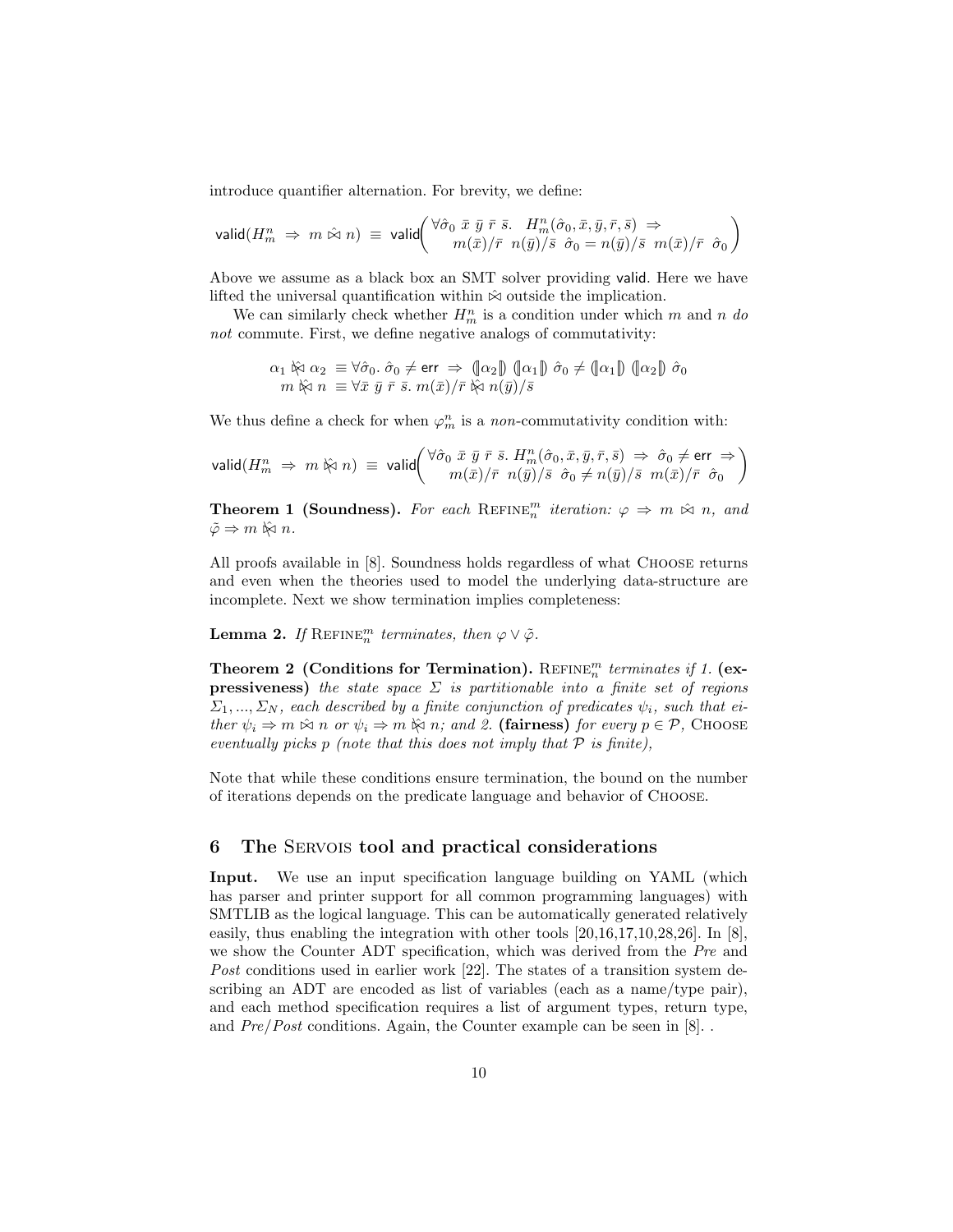Implementation. We have developed the open-source SERVOIS tool [3], which implements REFINE, LIFT, predicate generation, and a method for selecting predicates (Choose) discussed below. Servois uses CVC4 [11] as a backend SMT solver. SERVOIS begins by performing some pre-processing on the input transition system. It checks that the transition system is deterministic. Next, in case the transition system is partial, SERVOIS performs the LIFT transformation (Sec. 4). An example of LIFT applied to Counter is in  $[8]$ .

Next, Servois automatically generates the predicate language (PGen) in addition to user-provided hints. If the predicate vocabulary is not sufficiently expressive, then the algorithm would not be able to converge on precise commutativity and non-commutativity conditions (Sec. 5). We generate predicates by using terms and operators that appear in the specification, and generating well-typed atoms not trivially true or false. As we demonstrate in Sec. 7, this strategy works well in practice. Intuitively, Pre and Post formulas suffice to express the footprint of an operation. So, the atoms comprising them are an effective vocabulary to express when operations do or do not interfere.

Predicate selection (Choose). Even though the number of computed predicates is relatively small, since our algorithm is exponential in number of predicates it is essential to be able to identify relevant predicates for the algorithm. To this end, in addition to filtering trivial predicates, we prioritize predicates based on the two counterexamples generated by the validity checks in Refine. Predicates that distinguish between the given counter examples are tried first (call these distinguishing predicates). Choose must return a predicate such that  $\chi_c \Rightarrow H \wedge p$  and  $\chi_{nc} \Rightarrow H \wedge \neg p$ . This guarantees progress on both recursive calls. When combined with a heuristic to favor less complex atoms, this ensured timely termination on our examples. We refer to this as the *simple* heuristic.

Though this produced precise conditions, they were not always very concise, which is desirable for human understanding, and inspection purposes. We thus introduced a new heuristic which significantly improves the qualitative aspect of our algorithm. We found that doing a lookahead (recurse on each predicate one level deep, or poke) and computing the number of distinguishing predicates for the two branches as a good indicator of importance of the predicate. More precisely, we pick the predicate with lowest sum of remaining number of distinguishing predicates by the two calls. As an aside, those familiar with decision tree learning, might see a connection with the notion of entropy gain. This requires more calls to the SMT solver at each call, but it cuts down the total number of branches to be explored. Also, all individual queries were relatively simple for CVC4. The heuristic converges much faster to the relevant predicates, and produces smaller, concise conditions.

#### 7 Case studies

Common Data-Structures. We applied Servois to Set, HashTable, Accumulator, Counter, and Stack. The generated commutativity conditions for these data structures typically combine multiple theories, such as sets, integers and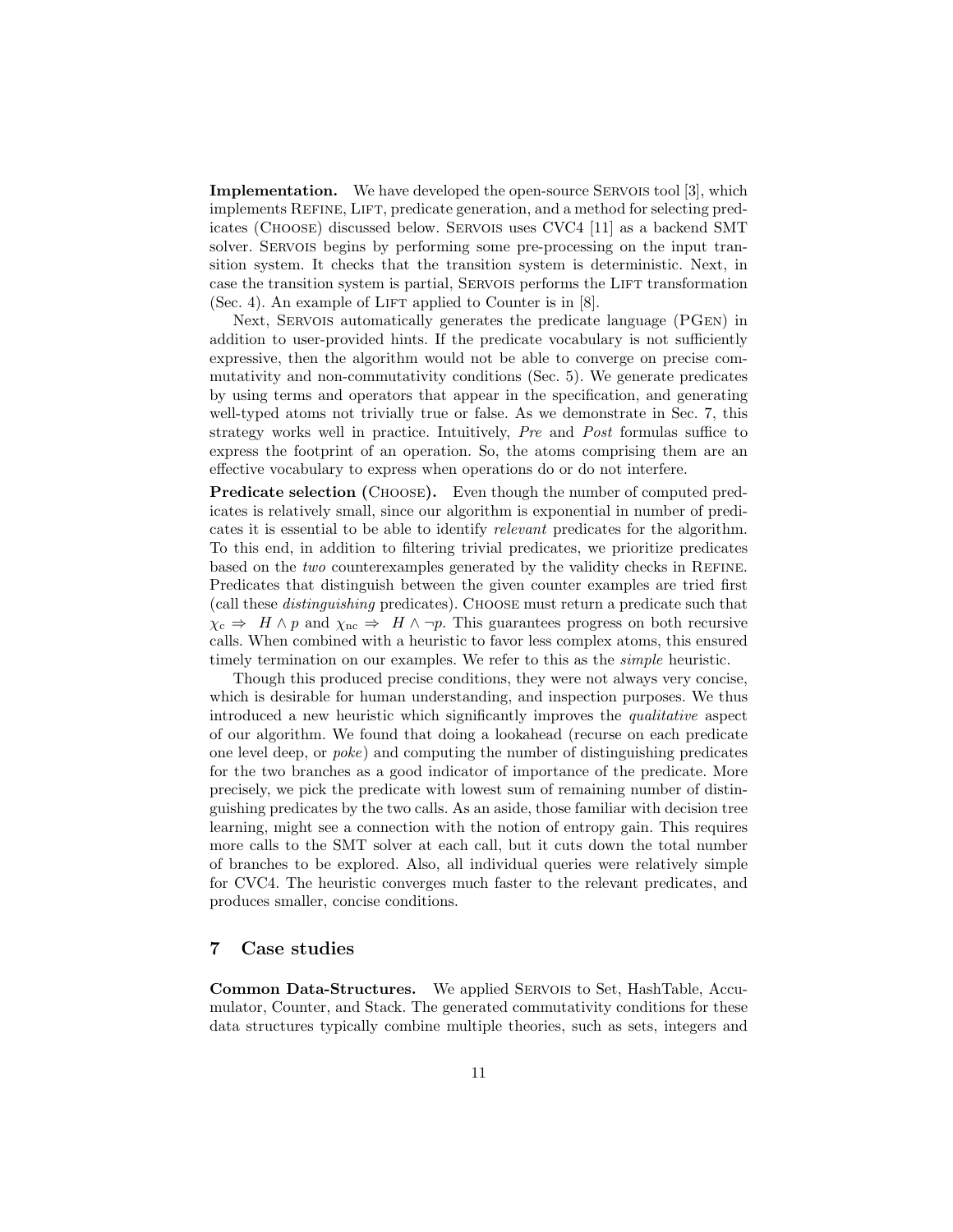|                 | $m(\bar{x})$                                                              | $n(\bar{y})$                            | Simple                                    | Poke |                | $\overline{\varphi_n^m}$<br>(Poke)                                                                                       |
|-----------------|---------------------------------------------------------------------------|-----------------------------------------|-------------------------------------------|------|----------------|--------------------------------------------------------------------------------------------------------------------------|
| Counter<br>Acum |                                                                           |                                         | $Qs$ (time)                               |      | $Qs$ (time)    |                                                                                                                          |
|                 | $decrement \bowtie decrement$                                             |                                         | 3(0.1)                                    |      | $3(0.1)$ true  |                                                                                                                          |
|                 |                                                                           | $increment$ $\triangleright$ decrement  | 10(0.3)                                   |      |                | 34 $(0.9)$ $\neg$ $(0 = c)$                                                                                              |
|                 |                                                                           | $decrement \triangleright increment$    | 3(0.1)                                    |      | 3(0.1) true    |                                                                                                                          |
|                 | $decrement \bowtie reset$                                                 |                                         | 2(0.1)                                    |      | $2(0.1)$ false |                                                                                                                          |
|                 | $ \texttt{decrement} \bowtie \texttt{zero} $                              |                                         | 6(0.1)                                    |      |                | 26 $(0.6) \neg (1 = c)$                                                                                                  |
|                 | increment $\bowtie$ increment                                             |                                         | 3(0.1)                                    |      | $3(0.1)$ true  |                                                                                                                          |
|                 | increment $\bowtie$ reset                                                 |                                         | 2(0.0)                                    |      | $2(0.1)$ false |                                                                                                                          |
|                 | increment $\bowtie$ zero                                                  |                                         | 10(0.3)                                   |      |                | 34 $(0.8)$ $\neg$ $(0 = c)$                                                                                              |
|                 | $reset \bowtie reset$                                                     |                                         | 3(0.1)                                    |      | $3(0.1)$ true  |                                                                                                                          |
|                 | $reset \bowtie zero$                                                      |                                         | 9(0.2)                                    |      |                | 30 $(0.6)$   0 = c                                                                                                       |
|                 | zero $\bowtie$ zero                                                       |                                         | 3(0.1)                                    |      | $3(0.1)$ true  |                                                                                                                          |
|                 | increase $\bowtie$ increase                                               |                                         | 3(0.1)                                    |      | $3(0.1)$ true  |                                                                                                                          |
|                 | increase $\bowtie$ read                                                   |                                         | 13(0.3)                                   |      |                | 28 $(0.6) c + x_1 = c$                                                                                                   |
|                 | read $\bowtie$ read                                                       |                                         | 3(0.0)                                    |      | $3(0.0)$  true |                                                                                                                          |
|                 |                                                                           | add $\bowtie$ add                       | 10(0.4)                                   |      |                | 140 $(4.4)$ $(y_1 = x_1 \wedge y_1 \in S) \vee \neg(y_1 = x_1)$                                                          |
| Set             |                                                                           | add $\bowtie$ contains                  | 10(0.4)                                   |      |                | 122 (3.6) $ x_1 \in S \vee (\neg(x_1 \in S) \wedge \neg(y_1 = x_1))$                                                     |
|                 |                                                                           | add $\bowtie$ getsize                   | 6(0.2)                                    |      |                | 31 $(0.9)   x_1 \in S$                                                                                                   |
|                 |                                                                           | $add \bowtie \texttt{remove}$           | 6(0.2)                                    |      |                | 66 $(2.2) \neg(y_1 = x_1)$                                                                                               |
|                 | contains $\bowtie$ contains                                               |                                         | 3(0.1)                                    |      | $3(0.1)$  true |                                                                                                                          |
|                 | contains $\bowtie$ getsize                                                |                                         | 3(0.1)                                    |      | $3(0.1)$ true  |                                                                                                                          |
|                 | $contains \bowtie remove$                                                 |                                         | 17 (0.5)                                  |      |                | 160 $(4.8) S \setminus \{x_1\} = \{y_1\} \vee (\dots \wedge y_1 \in \{x_1\}) \vee \dots$                                 |
|                 | getsize $\bowtie$ getsize                                                 |                                         | 3(0.1)                                    |      | $3(0.1)$ true  |                                                                                                                          |
|                 | $getsize \bowtie remove$                                                  |                                         | 13(0.3)                                   |      |                | 37 $(1.0) \neg(y_1 \in S)$                                                                                               |
| HashTable       | $remove \bowtie remove$                                                   |                                         | 21(0.7)                                   |      |                | 192 (6.4) $ S \setminus \{y_1\} = \{x_1\} \vee (\dots \wedge y_1 \in \{x_1\}) \vee \dots$                                |
|                 | $get \bowtie get$                                                         |                                         | 3(0.1)                                    |      | $3(0.1)$ true  |                                                                                                                          |
|                 |                                                                           | $get \bowtie$ haskey                    | 3(0.1)                                    |      | $3(0.1)$ true  |                                                                                                                          |
|                 | put $\triangleright$ get                                                  |                                         | 13(0.4)                                   |      |                | 74 $(2.3)  (H[x_1 \leftarrow x_2] = H \wedge y_1 \in keys)$                                                              |
|                 |                                                                           |                                         |                                           |      |                | $\vee (\neg (H[x_1 \leftarrow x_2] = H) \wedge \neg (y_1 = x_1))$                                                        |
|                 | $get \triangleright put$                                                  |                                         | 10(0.3)                                   |      |                | 48 (1.5) $[H[y_1] = y_2] \vee [\neg (H[y_1] = y_2) \wedge \neg (y_1 = x_1)]$                                             |
|                 | $remove$ $\triangleright$ get                                             |                                         | 3(0.1)                                    |      | $3(0.1)$ true  |                                                                                                                          |
|                 |                                                                           | $get \triangleright$ remove             | 13(0.4)                                   |      |                | 40 $(1.2)$ $\neg(y_1 = x_1)$                                                                                             |
|                 |                                                                           | $get \bowtie size$                      | 3(0.1)                                    |      | $3(0.1)$  true |                                                                                                                          |
|                 | haskey $\bowtie$ haskey                                                   |                                         | 3(0.1)                                    |      | $3(0.1)$ true  |                                                                                                                          |
|                 | haskey $\bowtie$ put                                                      |                                         | 10(0.3)                                   |      |                | 52 (1.6) $[y_1 \in keys] \vee [\neg(y_1 \in keys) \wedge \neg(y_1 = x_1)]$                                               |
|                 | haskey $\bowtie$ remove                                                   |                                         | 17(0.5)                                   |      |                | 44 $(1.3)$ [ $x_1 \in keys \land \neg(y_1 = x_1)$ ] $\lor [\neg(x_1 \in keys)]$                                          |
|                 | haskey $\bowtie$ size                                                     |                                         | 3(0.1)                                    |      | $3(0.1)$ true  |                                                                                                                          |
|                 | put $\bowtie$ put                                                         |                                         |                                           |      |                | 24 (0.9) 357 (13.5) $\vee (\neg (H[y_1] = y_2) \wedge \neg (y_1 = x_1))$                                                 |
|                 |                                                                           | $put \bowtie$ remove                    | 6(0.3)                                    |      |                | 33 $(1.2) \neg(y_1 = x_1)$<br>23 $(0.8)   x_1 \in keys$                                                                  |
|                 |                                                                           | put $\bowtie$ size                      | 6(0.2)<br>21(0.8)                         |      |                |                                                                                                                          |
|                 | $remove \bowtie remove$<br>remove $\bowtie$ size                          |                                         | 13 (0.4)                                  |      |                | 192 (6.9) $[keys \setminus \{x_1\} = \{y_1\}] \vee []$<br>37 $(1.1)$ $\neg(x_1 \in keys)$                                |
| Stack           |                                                                           |                                         | 3(0.1)                                    |      | $3(0.1)$ true  |                                                                                                                          |
|                 | $size \bowtie size$                                                       | $\mathtt{clear} \bowtie \mathtt{clear}$ | 3(0.1)                                    |      | $3(0.1)$ true  |                                                                                                                          |
|                 | clear $\bowtie$ pop                                                       |                                         | 2(0.1)                                    |      | $2(0.1)$ false |                                                                                                                          |
|                 | $\mathtt{clear} \bowtie \mathtt{push}$                                    |                                         | 2(0.1)                                    |      | $2(0.1)$ false |                                                                                                                          |
|                 |                                                                           |                                         |                                           |      |                |                                                                                                                          |
|                 |                                                                           |                                         |                                           |      |                |                                                                                                                          |
|                 |                                                                           |                                         |                                           |      |                |                                                                                                                          |
|                 |                                                                           |                                         |                                           |      |                |                                                                                                                          |
|                 | $pop \bowtie pop$<br>$push$ $\triangleright$ $pop$<br>push $\bowtie$ push | $pop \triangleright push$               | 6(0.2)<br>72 (2.1)<br>34 (0.9)<br>13(0.5) |      |                | 20 $(0.6)$  nextToTop = top<br>115 $(3.5) \neg(0 = size) \wedge top = x_1$<br>76 $(2.2) y_1 = top$<br>20 $(0.7) y_1=x_1$ |

Fig. 2. Automatically generated commutativity conditions  $(\varphi_n^m)$ . Right-moverness  $(\triangleright)$ conditions identical for a pair of methods denoted by  $\bowtie$ . Qs denotes number of SMT queries. Running time in seconds. Longer conditions have been truncated, see [7].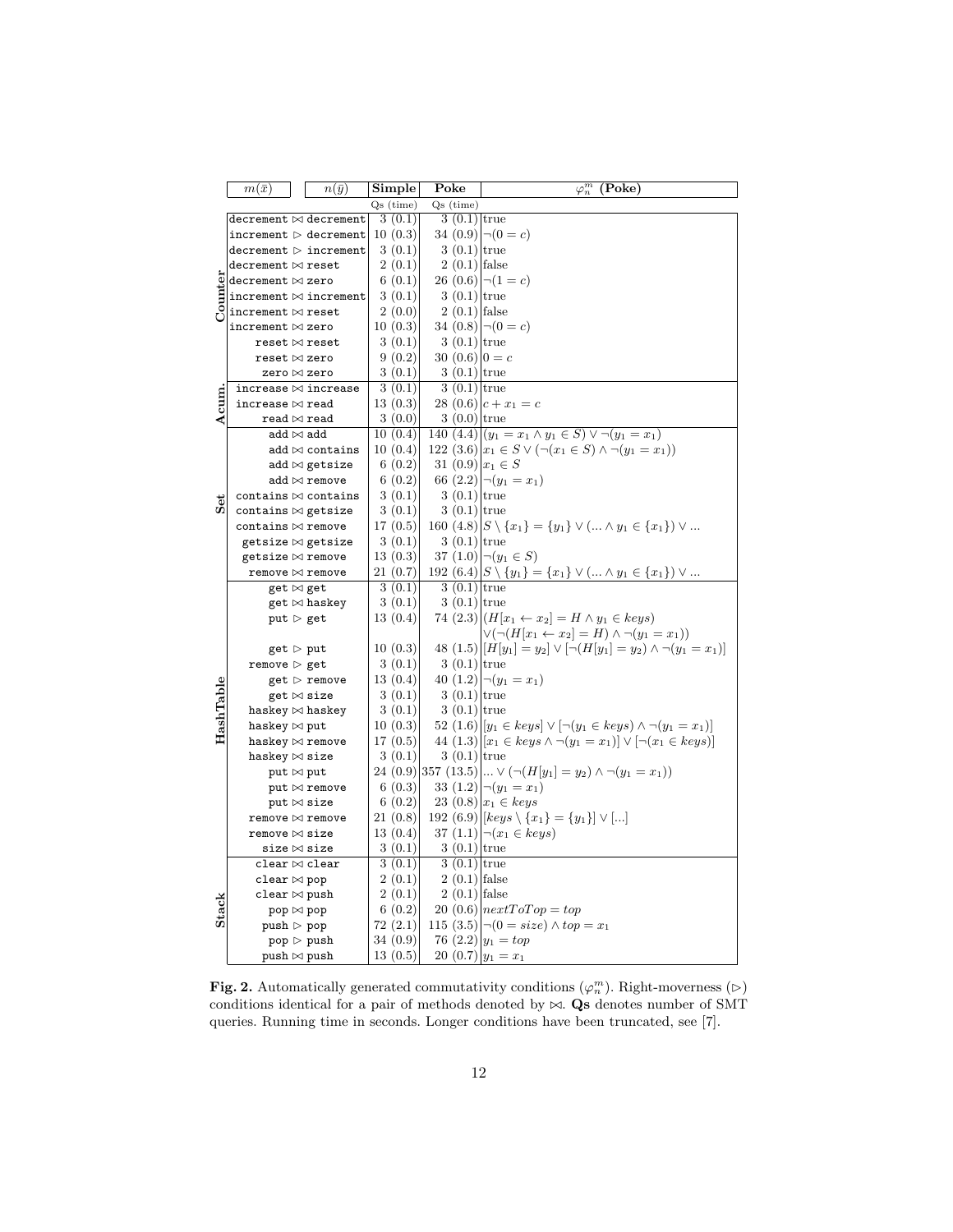$1$  int warrior, warriorGold, warriorBlock, callback\_result, king, kingBlock;  $2$  void enter(int val, int sendr, int bk, int rnd) { 3 if (val  $<$  50) { send(sendr,val); return; } 4 warrior = sendr; warriorGold = val; warriorBlock = bk // write global variables  $5$  rpc\_call("random number generator", \_\_callback,res);  $\frac{6}{6}$  // Another call to enter() can execute while waiting for RPC  $\gamma$  function \_\_callback(int res\_RN) 8 // Most recent writer to warrior now reaps benefit of every callback 9 if  $(modFun(warriorBlock) == res_RN)$ 10 king = warrior; kingBlock = warriorBlock; // winner  $\} \}$ 

Fig. 3. Simplified code for BlockKing in a C-like language.

arrays. We used the quantifier-free integer theory in SMTLIB to encode the abstract state and contracts for the Counter and Accumulator ADTs. For Set, the theory of finite sets [9] for tracking elements along with integers to track size; for HashTable, finite sets to track keys, and arrays for the HashMap itself. For Stack, we observed that for the purpose of pairwise commutativity it is sufficient to track the behavior of boundedly many top elements. Since two operations can at most either pop the top two elements or push two elements, tracking four elements is sufficient. All evaluation data is available on our website [2].

Depending on the pair of methods, the number of predicates generated by PGen were (count after filtering in parentheses): Counter: 25-25 (12-12), Accumulator: 1-20 (0-20), Set: 17-55 (17-34), HashTable: 18-36 (6-36), Stack: 41-61 (41-42). We did not provide any hints to the algorithm for this case study. On all our examples, the simple heuristic terminated with precise commutativity conditions. In Fig. 2, we give the number of solver queries and total time (in paren.) consumed by this heuristic. The experiments were run on a 2.53 GHz Intel Core 2 Duo machine with 8 GB RAM. The conditions in Fig.2 are those generated by the poke heuristic, and interested reader may compare them with the simple heuristic in [7]. On the theoretical side, our Choose implementation is fair (satisfies condition 2 of Thm. 2, as Lines 9-10 of the algorithm remove from  $P$  the predicate being tried). From our experiments we conclude that our choice of predicates satisfies condition 1 of Thm. 2.

Although our algorithm is sound, we manually validated the implementation of Servois by examining its output and comparing the generated commutativity conditions with those reported by prior studies. In the case of Accumulator and Counter, our commutativity conditions were identical to those given in [22]. For the Set data structure, the work of [22] used a less precise Set abstraction, so we instead validated against the conditions of [25]. As for HashTable, we validated that our conditions match those by Dimitrov et al. [15].

The BlockKing Ethereum smart contract. We further validated our approach by examining a real-world situation in which non-commutativity opens the door for attacks that exploit interleavings. We examined "smart contracts", which are programs written in the Solidity programming language [4] and exe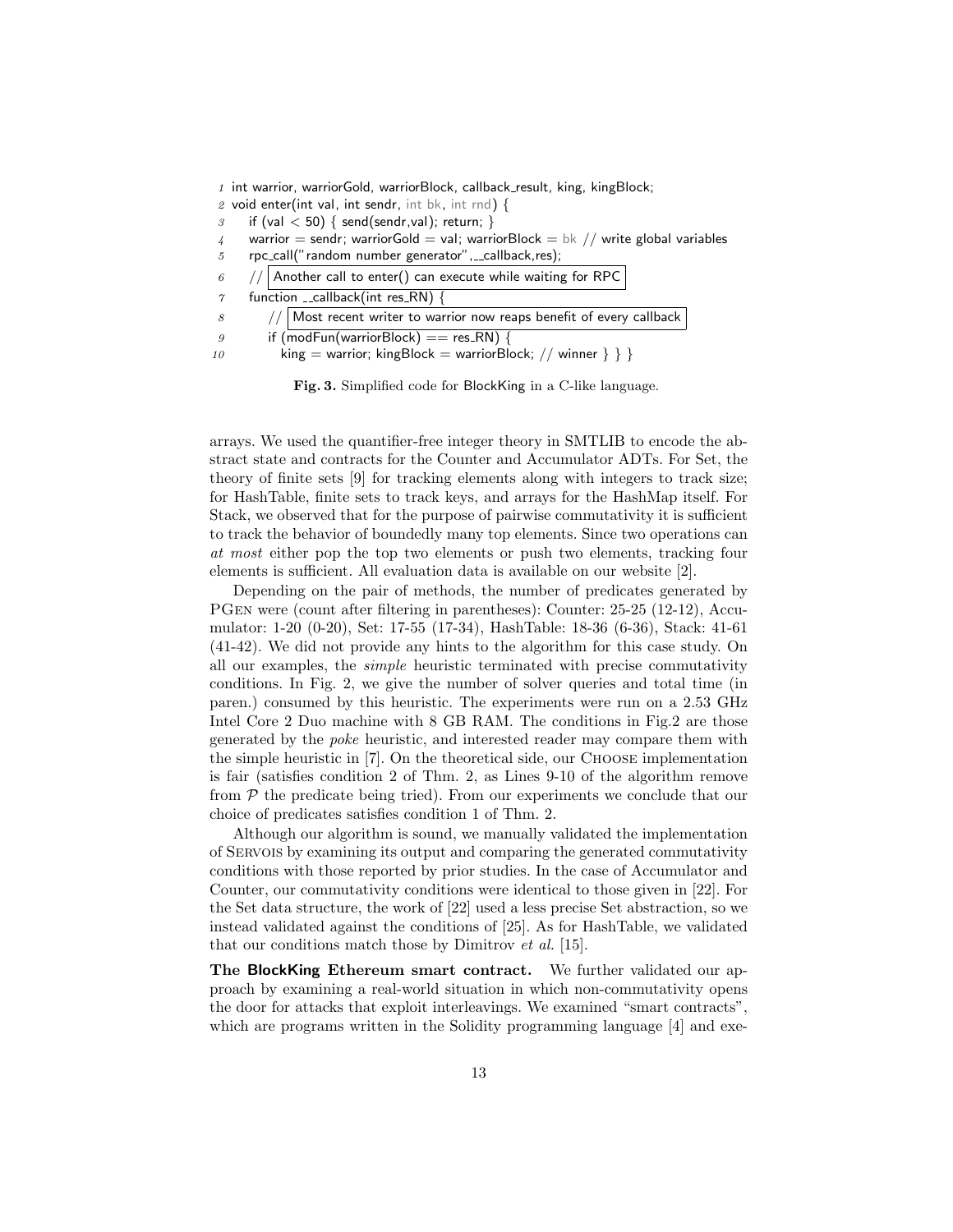cuted on the Ethereum blockchain [1]. Eliding many details, smart contracts are like objects, and blockchain participants can invoke methods on these objects. Although the initial intuition is that smart contracts are executed sequentially, practitioners and academics [31] are increasingly realizing that the blockchain is a concurrent environment due to the fact the execution of one actor's smart contract can be split across multiple blocks, with other actors' smart contracts interleaved. Therefore, the execution model of the blockchain has been compared to that of concurrent objects [31]. Unfortunately, many smart contracts are not written with this in mind, and attackers can exploit interleavings to their benefit.

As an example, we study the BlockKing smart contract. Fig. 3 provides a simplification of its description, as discussed in [31]. This is a simple game in which the players—each identified by an address sendr—participate by making calls to BlockKing.enter(), sending money val to the contract. (The grey variables are external input that we have lifted to be parameters. bk reflects the caller's current block number and rnd is the outcome of a random number generation, described shortly.) The variables on Line 1 are globals, writable in any call to enter. On Line 3 there is a trivial case when the caller hasn't put enough value into the game, and the money is simply returned. Otherwise, the caller stores their address and value into the shared state. A random number is then generated and, since this requires complex algorithms, it is done via a remote procedure call to a third-party on Line 5, with a callback method provided on Line 7. If the randomly generated number is equal to a modulus of the current block number, then the caller is the winner, and warrior's (caller's) details are stored to king and kingBlock on Line 10.

Since random number generation is done via an RPC, players' invocations of enter can be interleaved. Moreover, these calls all write sendr and val to shared variables, so the RPC callback will always roll the dice for whomever most recently wrote to warriorBlock. An attacker can use this to leverage other players' investments to increase his/her own chance to win.

We now explore how SERVOIS can aid a programmer in developing a more secure implementation. We observe that, as in traditional parallel programming contexts, if smart contracts are commutative then these interleavings are not problematic. Otherwise, there is cause for concern. To this end, we translated the BlockKing game into Servois format (see [8]). Servois took 1.4s (on machine with 2.4 GHz Intel Core i5 processor and 8 GB RAM) and yielded the following non-commutativity condition for two calls to enter:

$$
\begin{array}{ll} \text{enter}(\text{val}_1, \text{sendr}_1, \text{bk}_1, \text{rnd}_1) \bigotimes \text{enter}(\text{val}_2, \text{sendr}_2, \text{bk}_2, \text{rnd}_2) & \Leftrightarrow \\ \text{val}_1 \geq 50 \wedge \text{val}_2 \geq 50 \wedge \text{sendr}_1 \neq \text{sendr}_2 \\ \text{val}_1 \geq 50 \wedge \text{val}_2 \geq 50 \wedge \text{sendr}_1 = \text{sendr}_2 \wedge \text{val}_1 \neq \text{val}_2 \\ \text{val}_1 \geq 50 \wedge \text{val}_2 \geq 50 \wedge \text{sendr}_1 = \text{sendr}_2 \wedge \text{val}_1 = \text{val}_2 \wedge \text{bk}_1 \neq \text{bk}_2 \end{array}
$$

This disjunction effectively enumerates cases under which they contract calls do not commute. Of particular note is the first disjunct. From this first disjunct, whenever sendr<sub>1</sub>  $\neq$  sendr<sub>2</sub>, the calls will not commute. Since in practice sendr<sub>1</sub> will always be different from sendr<sub>2</sub> (two different callers) and  $\mathsf{val}_1 \geq 50 \wedge \mathsf{val}_2 \geq$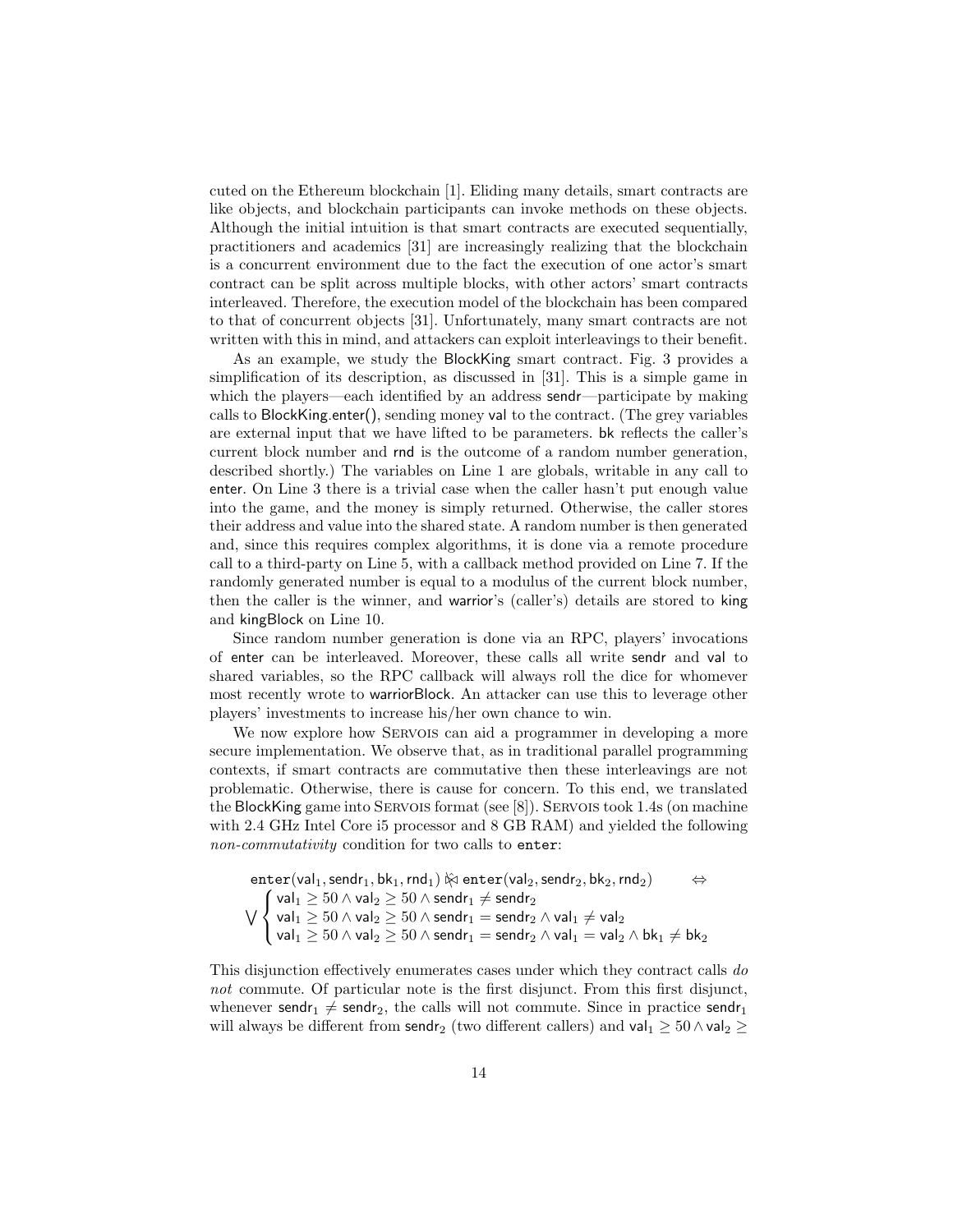50 is the non-trivial case, the operations will almost never commute. This should be immediate cause for concern to the developer.

A commutative version of BlockKing would mean that there are no interleavings to be concerned about. Indeed, a simple way to improve commutativity is for each player to write their respective sendr and val to distinct shared state, perhaps via a hashtable keyed on sendr. To this end, we created a new version enter fixed (see [8]). Servois generated the following non-commutativity condition after 3.5s.

enter\_fixed(val<sub>1</sub>,sendr<sub>1</sub>, bk<sub>1</sub>, rnd<sub>1</sub>)  $\hat{\Join}$  enter\_fixed(val<sub>2</sub>, sendr<sub>2</sub>, bk<sub>2</sub>, rnd<sub>2</sub>) iff W  $\sqrt{ }$  $\int$  $\mathcal{L}$ val $_1 \geq 50 \wedge$  val $_2 \geq 50 \wedge$  val $_1=$  val $_2 \wedge$  bk $_1\neq$  bk $_2 \wedge$  sendr $_1=$  sendr $_2$ val $_1 \ge 50 \wedge$  val $_2 \ge 50 \wedge$  val $_1 \ne$  val $_2 \wedge$  sendr $_1 =$  sendr $_2$ val $_1\geq 50\wedge$  val $_2\geq 50\wedge$  md $(\sf{bk}_2) =$  rnd $_2\wedge$  md $(\sf{bk}_1) =$  rnd $_1\wedge$  sendr $_1\neq$  sendr $_2$ 

In the above non-commutativity condition, md is shorthand for modFun. In the first two disjuncts above,  $\text{sendr}_1 = \text{sendr}_2$  which is, again, a case that will not occur in practice. All that remains is the third disjunct where  $md(bk_2) = rnd_2$  and  $md(bk_1) = rnd_1$ . This corresponds to the case where *both* players have won. In this case, it is acceptable for the operations to not commute, because whomever won more recently will store their address/block to the shared king/kingBlock.

In summary, if we assume that  $\mathsf{sendr}_1 \neq \mathsf{sendr}_2$ , the non-commutativity of the original version is  $\mathsf{val}_1 \geq 50 \vee \mathsf{val}_2 \geq 50$  (very strong). By contrast, the non-commutativity of the fixed version is  $\mathsf{val}_1 \geq 50 \wedge \mathsf{val}_2 \geq 50 \wedge \mathsf{md}(\mathsf{bk}_2) =$  $\mathsf{rnd}_2 \wedge \mathsf{md}(\mathsf{bk}_1) = \mathsf{rnd}_1$ . We have thus demonstrated that the commutativity (and non-commutativity) conditions generated by Servois can help developers understand the model of interference between two concurrent calls.

## 8 Conclusions and future work

This paper demonstrates that it is possible to automatically generate sound and effective commutativity conditions, a task that has so far been done manually or without soundness. Our commutativity conditions are applicable in a variety of contexts including transactional boosting [19], open nested transactions [29], and other non-transactional concurrency paradigms such as race detection [15], parallelizing compilers [30,34], and, as we show, robustness of Ethereum smart contracts [31]. It has been shown that understanding the commutativity of datastructure operations provides a key avenue to improved performance [12] or ease of verification [24,23].

This work opens several avenues of future research. For instance, leveraging the internal state of the SMT solver (beyond counterexamples) in order to generate new predicates [21]; automatically building abstract representation or making inferences such as one we made for the stack example; and exploring strategies to compute commutativity conditions directly from the program's code, without the need for an intermediate abstract representation [34].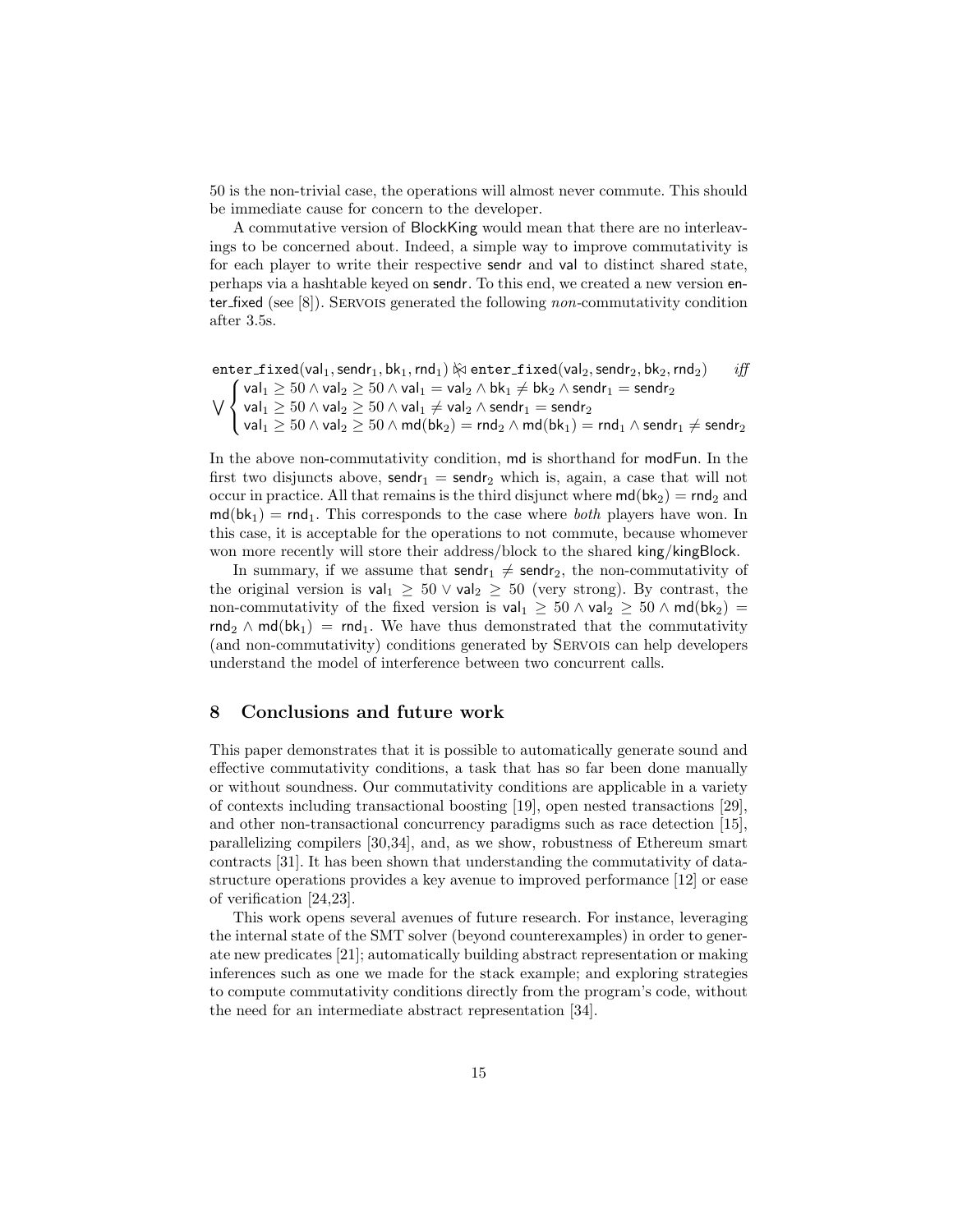#### References

- 1. Ethereum. https://ethereum.org/.
- 2. Servois homepage. http://cs.nyu.edu/~kshitij/projects/servois.
- 3. Servois source code. https://github.com/kbansal/servois.<br>4. Solidity programming language. https://solidity.r
- https://solidity.readthedocs.io/en/ develop/.
- 5. M. Abadi and L. Lamport. The existence of refinement mappings. Theoretical Computer Science, 82:253–284, May 1991.
- 6. F. Aleen and N. Clark. Commutativity analysis for software parallelization: letting program transformations see the big picture. In Proceedings of the 14th international conference on Architectural support for programming languages and operating systems (ASPLOS-XII), pages 241–252. ACM, 2009.
- 7. K. Bansal. Decision Procedures for Finite Sets with Cardinality and Local Theory Extensions. PhD thesis, New York University, Jan. 2016.
- 8. K. Bansal, E. Koskinen, and O. Tripp. Automatic generation of precise and useful commutativity conditions (extended version). CoRR, abs/1802.08748, 2018. https://arxiv.org/abs/1802.08748.
- 9. K. Bansal, A. Reynolds, C. Barrett, and C. Tinelli. A new decision procedure for finite sets and cardinality constraints in SMT. In Proceedings of the 8th International Joint Conference on Automated Reasoning - Volume 9706, pages 82–98. Springer, 2016.
- 10. M. Barnett, K. R. M. Leino, and W. Schulte. The spec# programming system: An overview. In Proceedings of the 2004 International Conference on Construction and Analysis of Safe, Secure, and Interoperable Smart Devices, CASSIS'04, pages 49–69, 2005.
- 11. C. Barrett, C. L. Conway, M. Deters, L. Hadarean, D. Jovanović, T. King, A. Reynolds, and C. Tinelli. CVC4. In G. Gopalakrishnan and S. Qadeer, editors, Proceedings of the 23rd International Conference on Computer Aided Verification  $(CAV '11)$ , volume 6806, pages 171-177. Springer, July 2011.
- 12. A. T. Clements, M. F. Kaashoek, N. Zeldovich, R. T. Morris, and E. Kohler. The scalable commutativity rule: Designing scalable software for multicore processors. ACM Trans. Comput. Syst., 32(4):10, 2015.
- 13. B. Cook and E. Koskinen. Making prophecies with decision predicates. In Proceedings of the 38th ACM SIGPLAN-SIGACT Symposium on Principles of Programming Languages, POPL 2011, Austin, TX, USA, January 26-28, 2011, pages 399–410, 2011.
- 14. T. Dickerson, P. Gazzillo, M. Herlihy, and E. Koskinen. Adding concurrency to smart contracts. In Proceedings of the ACM Symposium on Principles of Distributed Computing, PODC '17, pages 303–312, New York, NY, USA, 2017. ACM.
- 15. D. Dimitrov, V. Raychev, M. T. Vechev, and E. Koskinen. Commutativity race detection. In M. F. P. O'Boyle and K. Pingali, editors, ACM SIGPLAN Conference on Programming Language Design and Implementation, PLDI '14, Edinburgh, United Kingdom - June 09 - 11, 2014, page 33. ACM, 2014.
- 16. G. W. Ernst and W. F. Ogden. Specification of abstract data types in modula. ACM Trans. Program. Lang. Syst., 2(4):522–543, Oct. 1980.
- 17. L. Flon and J. Misra. A unified approach to the specification and verification of abstract data types. In Proc. Specifications of Reliable Software Conf., IEEE Computer Society, 1979.
- 18. T. Gehr, D. Dimitrov, and M. T. Vechev. Learning commutativity specifications. In Computer Aided Verification - 27th International Conference, CAV 2015, San Francisco, CA, USA, July 18-24, 2015, Proceedings, Part I, pages 307–323, 2015.
- 19. M. Herlihy and E. Koskinen. Transactional boosting: A methodology for highly concurrent transactional objects. In Proceedings of the 13th ACM SIGPLAN symposium on Principles and practice of parallel programming (PPoPP'08), 2008.